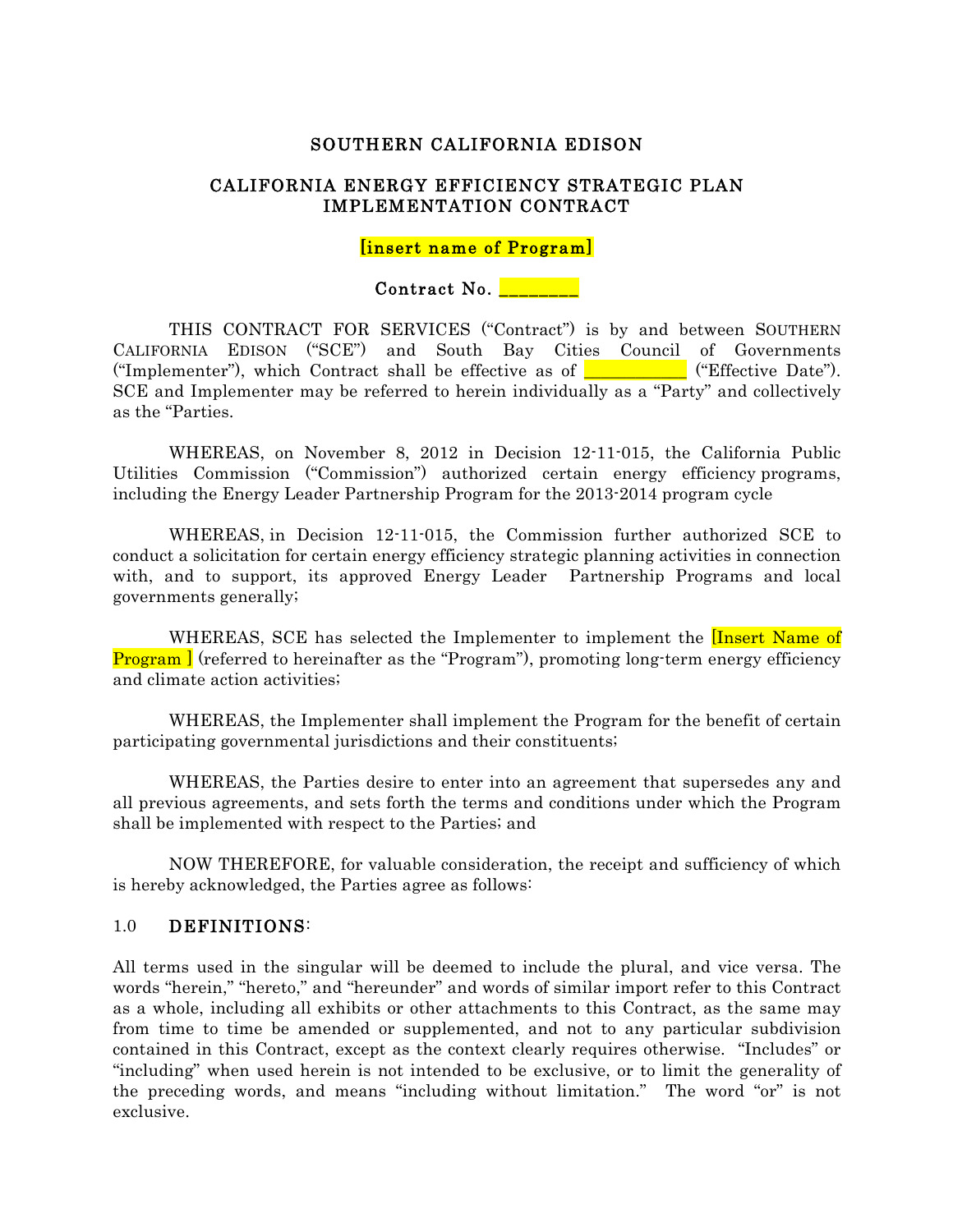1.1. Business Day: The period from one midnight to the following midnight, excluding Saturdays, Sundays, and holidays.

1.2. Calendar Day: The period from one midnight to the following midnight, including Saturdays, Sundays, and holidays. Unless otherwise specified, all days in this Contract are Calendar Days.

1.3. Contract: This document issued by SCE to Implementer, as may be amended in writing as provided herein, which authorizes the Work, states the terms and conditions, and incorporates by reference the Statement of Work and any other referenced documents, if applicable, all of which form the agreement (Contract) between the Parties, with the following priority in the event of conflicting provisions: Amendments, from the most recent to the earliest; the Statement of Work; this Contract; and any other referenced documents.

1.4. Energy Efficiency Measure (or Measure): As used in the Commission's Energy Efficiency Policy Manual, Version 4, August 2008.

1.5. EM&V: Evaluation, Measurement and Verification of the Program pursuant to Commission requirements.

1.6. Implementer Budget: The approved maximum budget for funding the performance by Implementer of the Program, as set forth in the Statement of Work attached hereto as Exhibit A.

1.7. Incentive: As used in the Commission's Energy Efficiency Policy Manual, Version 4, August 2008.

1.8. Jobsite: An SCE facility or designated third party property at or for which the Work is performed.

1.9. Participating Municipality: Those jurisdictions or member cities that: (i) are located in SCE's service territory; and (ii) have been selected by SCE and Implementer to participate in the **Insert Name of Program** as set forth in the Statement of Work.

1.10. Program: The *[Insert Name of Program]* program.

1.11. Procurement Energy Efficiency Funds: The funds which make up the Implementer Budget and which are collected from electric utility ratepayers for public purposes programs, including energy efficiency programs approved by the Commission.

1.12. Statement of Work (SOW): A statement of the tasks to be performed by the Implementer, commercial terms including the Implementer Budget, reporting requirements and other necessary information, as set forth in Exhibit A and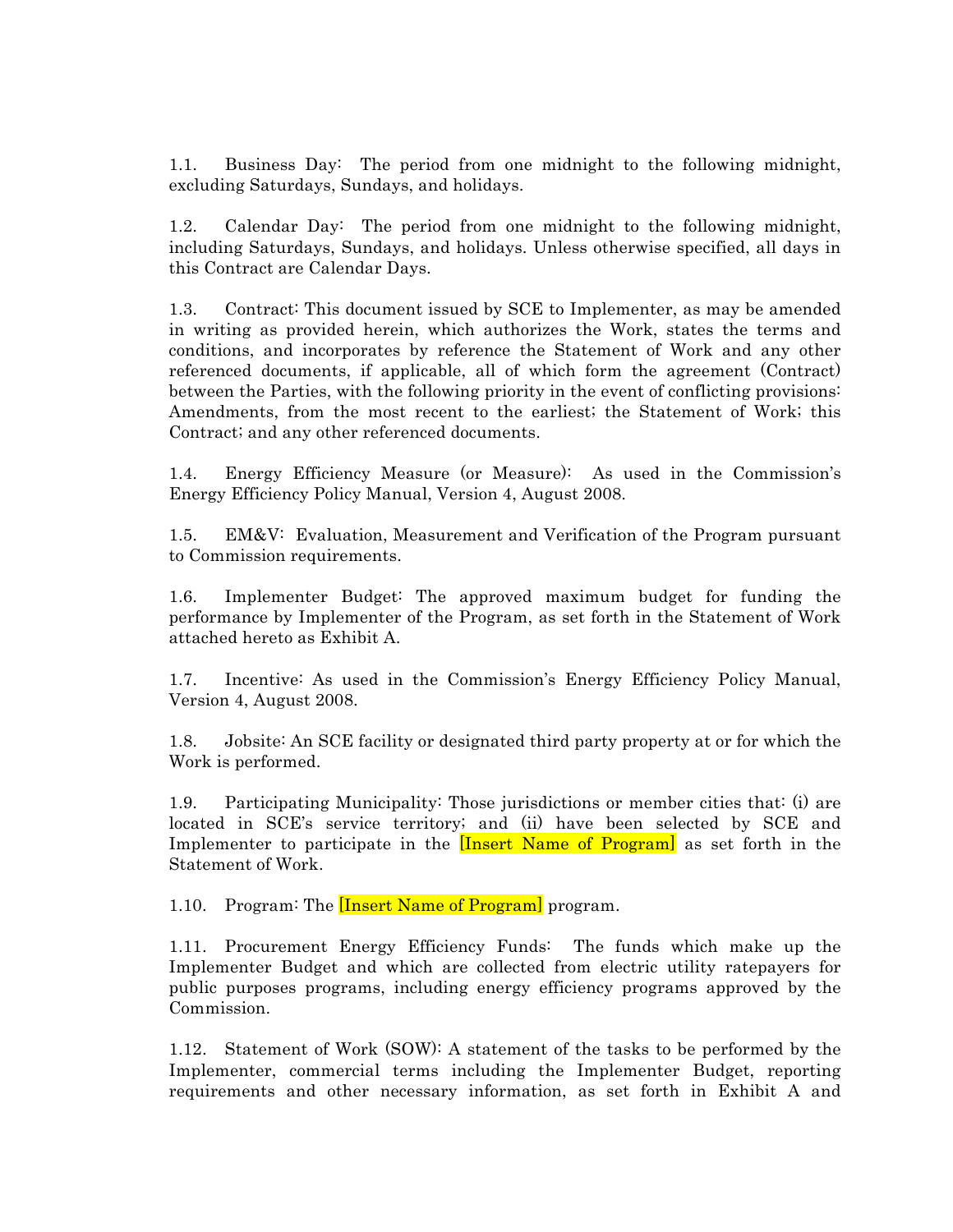incorporated herein as part of this Contract, as such SOW may be modified from time to time as provided herein.

1.13. Subcontractor: An entity contracting directly or indirectly with a Party, or any Subcontractor thereof, to furnish services or materials as part of or directly related to such Party's Work obligations.

1.14. Work: The work authorized by SCE for the Program as set forth in this Contract and as more fully described in the SOW attached hereto as Exhibit A.

#### 2. PURPOSE

The Program is funded by California utility ratepayers and is administered by SCE under the auspices of the Commission. The purpose of this Contract is to authorize the expenditure of Procurement Energy Efficiency funds to Implementer for services performed pursuant to the terms of this Contract and to set forth the terms and conditions under which the Program will be implemented. The work authorized pursuant to this Contract is not to be performed for profit.

The Program was designed in furtherance of California's Long-Term Energy Efficiency Strategic Plan adopted by the Commission in 2008 ("Strategic Plan"). The Strategic Plan was formulated and developed through a collaborative effort among key stakeholders, including local governments, SCE and other California investor-owned utilities, and the Commission's Energy Division, and provides a strategic menu list of options that local governments can address during the 2013-2014 program cycle. The goal of the strategic plan menu is to present activities centered on energy efficiency and to address the "Big, Bold" strategies found in the Strategic Plan. The strategies are designed to embed and institutionalize energy efficiency in policies, programs, and processes within local governments.

#### 3. AUTHORIZED WORK

3.1. Scope. The Work authorized under this Contract is set forth in the Statement of Work (Exhibit A) and shall be performed pursuant to the terms of this Contract.

3.2. Goals and Objectives. The Program is designed to meet the specific goals, objectives and milestones within the schedule and budget set forth in the Statement of Work (Exhibit A).

## 4. OBLIGATIONS OF PARTIES

- 4.1. General Obligations of Implementer.
	- 4.1.1. Implementer will appoint a Program representative ("Implementer Representative") who will be the primary contact between SCE and Implementer, and who will be authorized to act on behalf of Implementer in carrying out its obligations under this Contract. Such appointment shall be communicated in writing to SCE's designated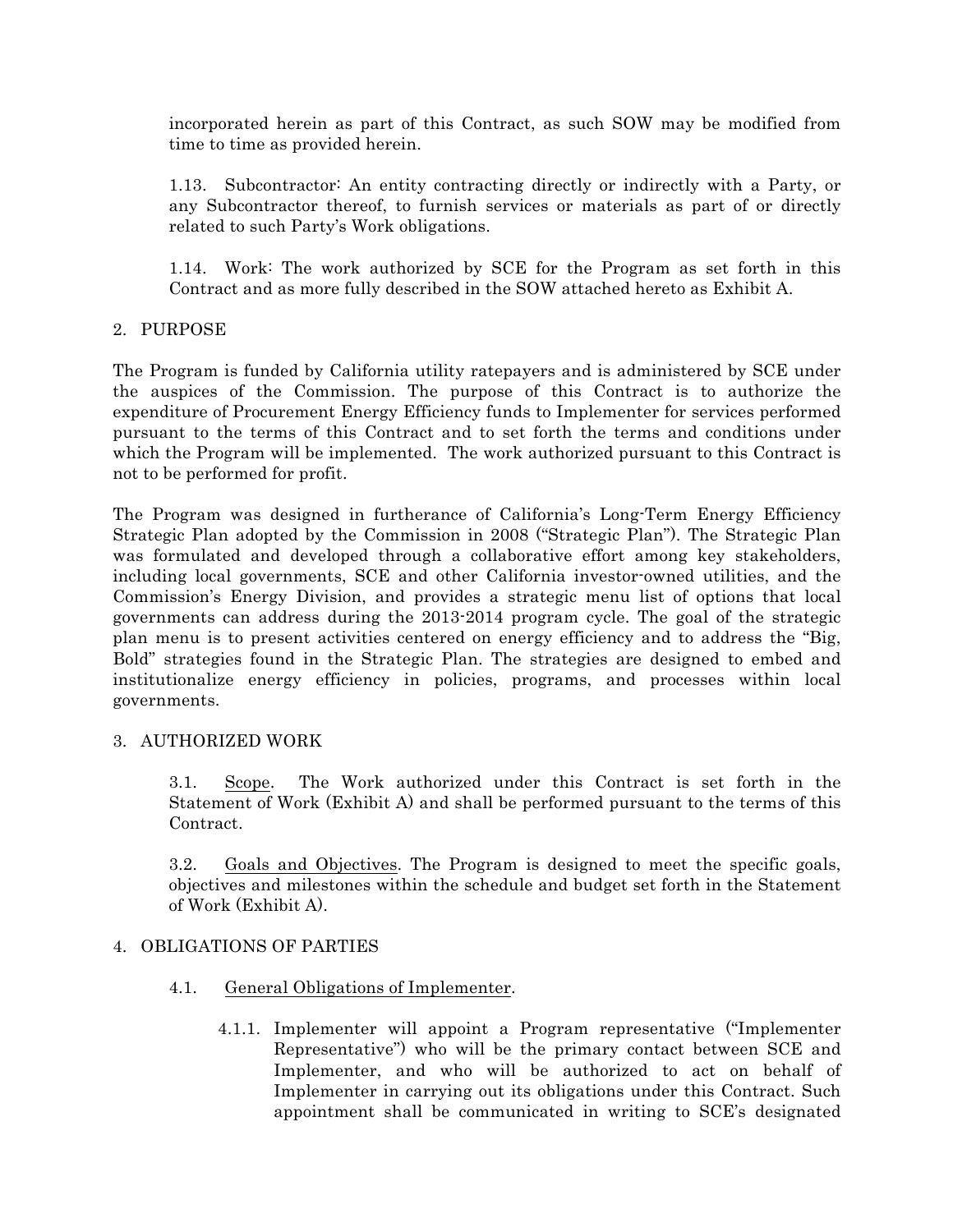Contract Program Manager within ten (10) Business Days following execution of this Contract.

- 4.1.2. Implementer shall be responsible for achieving the goals and objectives and producing the deliverables as set forth in the Statement of Work.
- 4.1.3. Implementer shall perform its Work obligations within the Implementer Budget and in conformance with the schedule associated with such Work as set forth in the Statement of Work, and shall furnish the required labor, equipment and material with the degree of skill, care and professionalism that is required by current professional standards.
- 4.1.4. Implementer shall be primarily responsible for coordinating the preparation of all Program-related documents, including all required reporting of Implementer pursuant to Section 9, and any such other reporting as may be requested by SCE. Implementer shall obtain the approval of SCE prior to usage of any SCE Program documents or other energy efficiency program documents or materials offered by SCE.
- 4.1.5. Upon reasonable request, Implementer shall submit to SCE all contracts, agreements or other requested documents with Implementer's Subcontractors performing Work for the Program.
- 4.2. General Obligations of SCE.
	- 4.2.1. SCE will appoint a Program representative ("SCE Representative" or "Contract Program Manager" ("CPM")) who will be the primary contact between SCE and Implementer, and who will be authorized to act on behalf of SCE in carrying out SCE's obligations under this Contract.
	- 4.2.2. SCE shall administer the Procurement Energy Efficiency funds authorized by the Commission for the Program in accordance with this Contract.

## 5. MARKETING

5.1. Marketing Materials. Implementer shall obtain the approval of SCE when developing Program marketing materials and prior to distribution, publication, circulation, or dissemination in any way to the public by Implementer or by a Participating Municipality. In addition, all advertising, marketing or otherwise printed or reproduced material (including website material) used to implement, refer to or is in anyway related to the Program must contain the respective name and logo of SCE and, at a minimum, the following language: "This Program is funded by California utility ratepayers and administered by Southern California Edison under the auspices of the California Public Utilities Commission."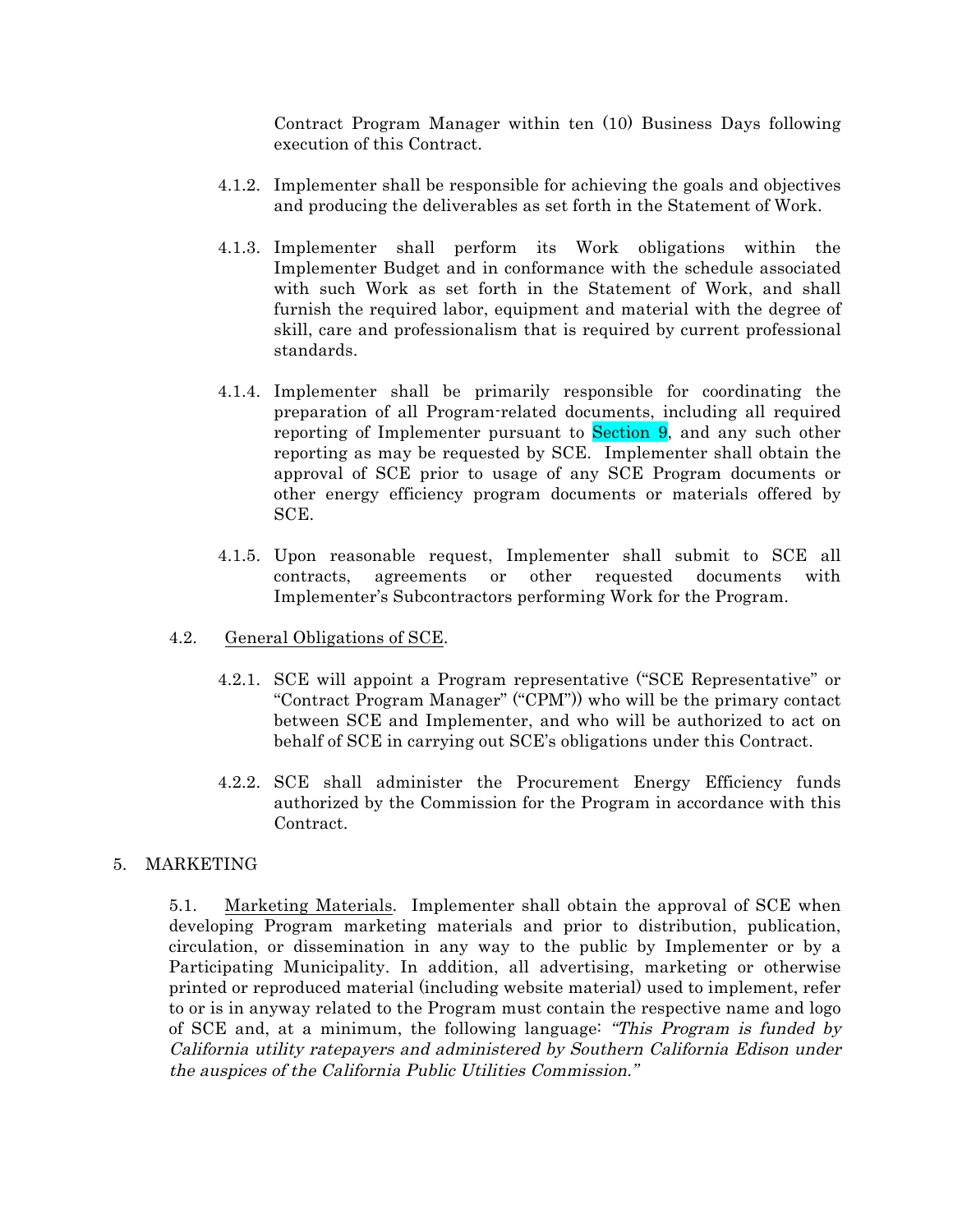5.2. Outreach. Implementer shall obtain the approval of SCE prior to implementation by Implementer or a Participating Municipality, of any public outreach activities or campaigns for the Program (exhibits, displays, public presentations, canvassing, etc.), and any marketing materials used in connection with such outreach activity shall comply with all requirements of Section 6 of this Contract.

5.3. Use of SCE Name. Implementer must receive prior review and written approval from SCE for the use of SCE's name or logo on any marketing or other Program materials. Implementer shall allow five (5) Business Days for SCE review and approval. If Implementer has not received a response from SCE within the five (5) Business Day period, then it shall be deemed that SCE has disapproved such use.

5.4. Use of Commission's Name. No Party may use the name of the Commission on marketing materials for the Program without prior written approval from the Commission staff. In order to obtain this written approval, SCE must send a copy of the planned materials to the Commission requesting approval to use the Commission's name and/or logo. Notwithstanding the foregoing, the Parties shall disclose their source of funding for the Program by stating prominently on marketing materials that the Program is "funded by California ratepayers under the auspices of the California Public Utilities Commission."

## 6. CONTROL OF WORK

6.1 Compliance with Work Schedule: Implementer shall perform the Work in compliance with the Work schedule set forth in the Statement of Work. If performance of the Work (including any task, or achievement of any goals or objectives outlined in the Statement of Work) is delayed beyond the schedule for any reason, or if Implementer is aware that such Work will be delayed for any reason, Implementer shall notify the SCE Representative within thirty (30) Business Days in writing. SCE may, in its sole discretion, accept the delay, reduce the Work and Implementer Budget accordingly, or terminate the Contract, within thirty (30) Business Days following receipt of such written notice of delay from Implementer. Failure of Implementer to notify SCE in writing of such delay in the Work schedule within thirty (30) Business Days shall constitute a breach of this Contract and SCE may exercise any of the remedies set forth in this Section or in Section 23.

- 6.2 Changes to Work:
	- 6.2.1 Changes. SCE may at any time make changes to the Work including additions, reductions, and changes to any or all of the Work, as directed in writing by the SCE Representative. Such changes may be made with a Change Order. The Implementer Budget and Work schedule shall be equitably adjusted, if required, to account for such changes and shall be set forth in a Change Order.
	- 6.2.2 SCE Authority To Shift Funds Or Modify: SCE, in its sole discretion, may reallocate funds among the programs in its energy efficiency portfolio, or modify in anyway the program, funding or Work. In the event that SCE elects to change or modify the funding, program or Work, Implementer shall be notified in writing and if applicable by a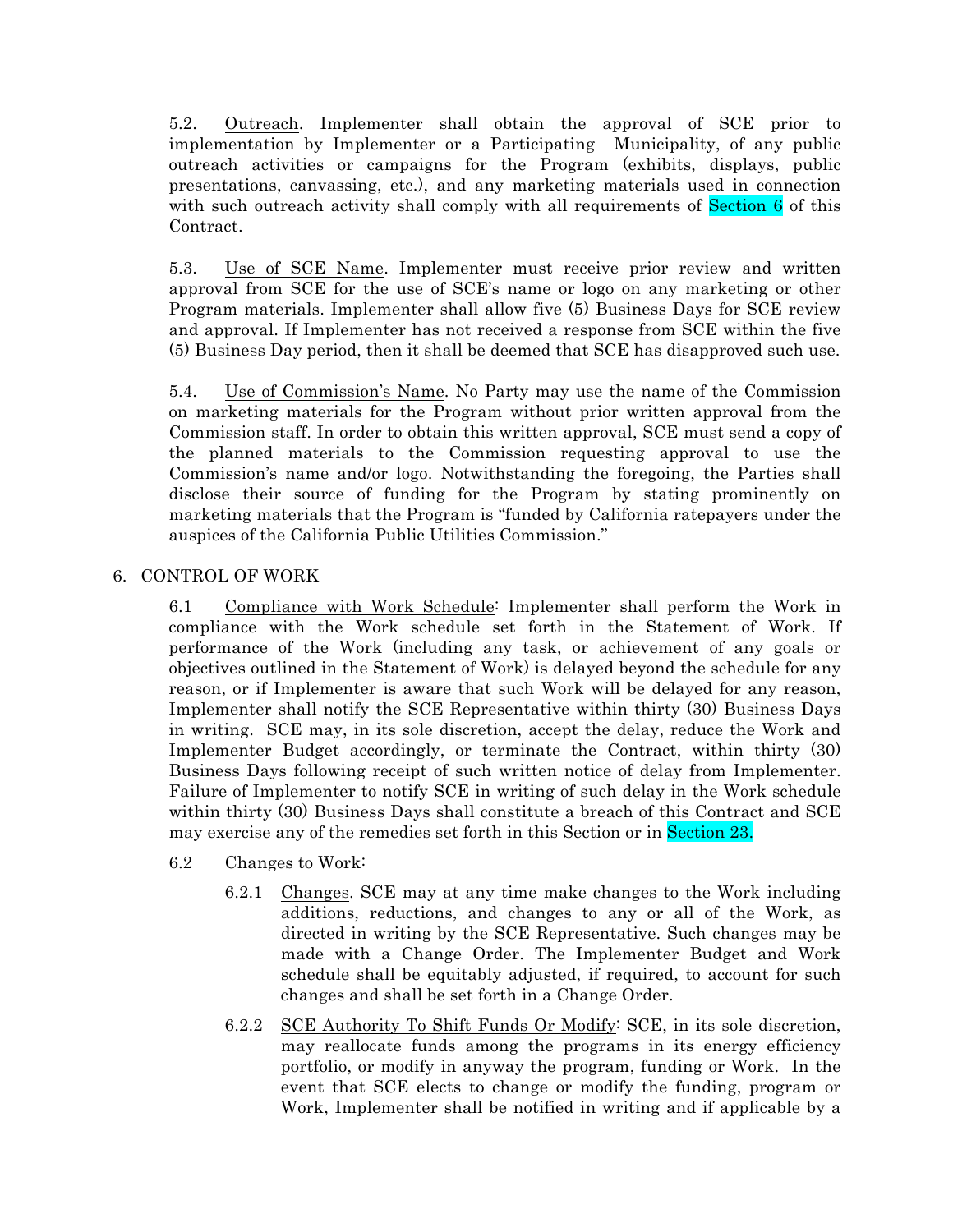Change Order to this Contract. Such Change Order will specify any changes to the Implementer's Scope of Work and may increase, decrease, or terminate overall program funding.

6.3 Stop Work Procedures: SCE may suspend Implementer's Work at any time upon notice to Implementer for convenience or for cause, including, without limitation, program funding, program implementation or management, safety concerns, fraud or complaints. Implementer shall stop performing the Work immediately upon receipt of such notice. Implementer shall resume the Work only upon receiving written notice from SCE that it may do so. .

6.4 Key Personnel: Implementer shall deliver to SCE a list of Implementer's key personnel prior to commencing the Work. Any change to Implementer's key personnel shall be pre-approved by SCE; provided, however, that an unplanned personnel change shall be reported to the SCE Representative immediately. The Implementer shall designate a person that shall coordinate all Work and communicate regularly for the Implementer with the SCE Representative. Implementer shall promptly replace any key personnel if requested by the SCE Representative, provided however, that this provision does not in any way require, endorse or approve (expressed or implied) the termination of employment by the Implementer of any employee replaced under the terms of this paragraph.

6.5 Subcontractors: Any Work subcontracted by Implementer shall be identified as such in the Contract and any Work subcontracted to an Implementer's affiliated entity shall be similarly specifically identified. For any subcontracted Work, the prior written approval of the SCE Representative shall be required for each Subcontractor, the activities to be performed, and the related charges. Implementer shall at all times be responsible for the Work, and for the acts and omissions of Subcontractors and persons directly or indirectly employed by them. Implementer shall be solely responsible and liable for ensuring that the terms and conditions of all subcontracts are in accordance with this Contract, including but not limited to all invoicing requirements. Any review or approval by SCE of a Subcontractor or a subcontract shall not relieve Implementer of its obligations hereunder.

6.6 Additional Instructions: If Implementer receives any verbal or written instructions for performance of Work from SCE personnel other than the SCE Representative, Implementer shall promptly reconfirm such instructions with the SCE Representative and request that a corresponding Change Order be issued as necessary.

6.7 Emergencies: In an emergency endangering life or property, Implementer shall: a) perform Work or such other services or work as is necessary to meet the emergency; and b) immediately notify SCE.

6.8 Drafts: Draft copies of required reports shall be submitted to the SCE Representative for review for contractual compliance, satisfaction of SCE needs and good professional practices, comments, and approval, prior to the due date of such reports.

6.9 Inspection: SCE authorized representatives shall have the right of access to and inspection of Implementer's facilities and/or locations at reasonable times during regular business hours regarding performance of the Work.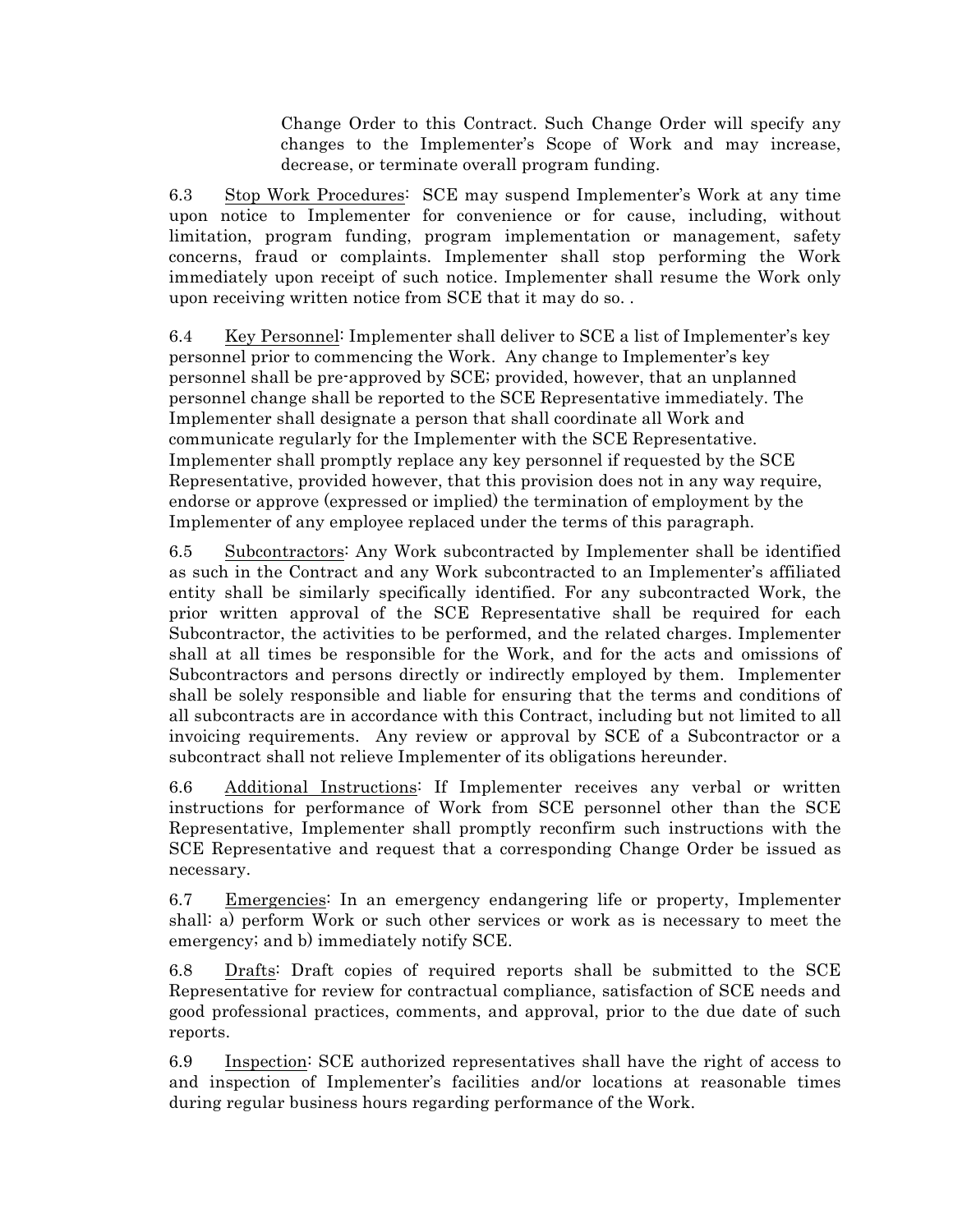6.10 Uncontrollable Forces: Implementer shall not be liable for delay in the Work Schedule or inability to perform the Work due to any cause beyond its reasonable control, such as strike, flood, fire, lightning, epidemic, quarantine restriction, war, sabotage, act of a public enemy, earthquake, or critical material unavailability; provided that Implementer promptly notifies SCE in writing of the nature, cause, date of commencement, and expected impact of the event and has exercised due diligence in proceeding to meet the Work Schedule. SCE shall extend the Work Schedule for an equitable period due to such causes without any change in the Contract price.

## 7. FITNESS FOR DUTY/JOBSITE ACCESS REQUIREMENTS

#### 7.1 Fitness for Duty:

- 7.1.1 Implementer and its Subcontractor personnel on a Jobsite:
	- (i) Shall report for work in a manner fit to do their job;
	- (ii) Shall not be under the influence of or in possession of any alcoholic beverages or of any controlled substance (except a controlled substance as prescribed by a physician for such person so long as the performance or safety of the Work is not affected thereby); and
	- (iii) Shall not have been convicted of any serious criminal offense which, by its nature, may have a discernible adverse impact on the business or reputation of SCE.
- 7.1.2 Inspection: Searches by SCE authorized representatives may be made of lockers, storage areas, vehicles, persons or personal effects on SCE owned, or leased property at various times without prior announcement. Such facility inspections may be conducted using detection dog teams to search work areas and other common areas in order to detect evidence of unlawful drug use or the presence of pyrotechnics, explosives, firearms, weapons, or facsimiles thereof, alcoholic beverages and illegal drugs ("Prohibited Items"). Prohibited Items must not be brought onto, or kept on, SCE property.
- 7.1.3 Compliance: Implementer shall advise its employees of the requirement of this Section 7.1 ("Fitness for Duty Requirements") before they enter on the Jobsite and shall immediately remove from the Jobsite any employee determined to be in violation of these requirements. Implementer shall impose these requirements on its Subcontractors. SCE may cancel the Contract if Implementer violates these Fitness for Duty Requirements.

#### 7.2. JOBSITE ACCESS REQUIREMENTS

7.2.1 Notification of Convictions: During application for Jobsite access, and/or during the Work, Implementer shall immediately notify SCE whenever Implementer becomes aware of evidence that any Implementer's or its Subcontractors' employee, who has, or will have, Jobsite access, has been convicted of a serious criminal offense.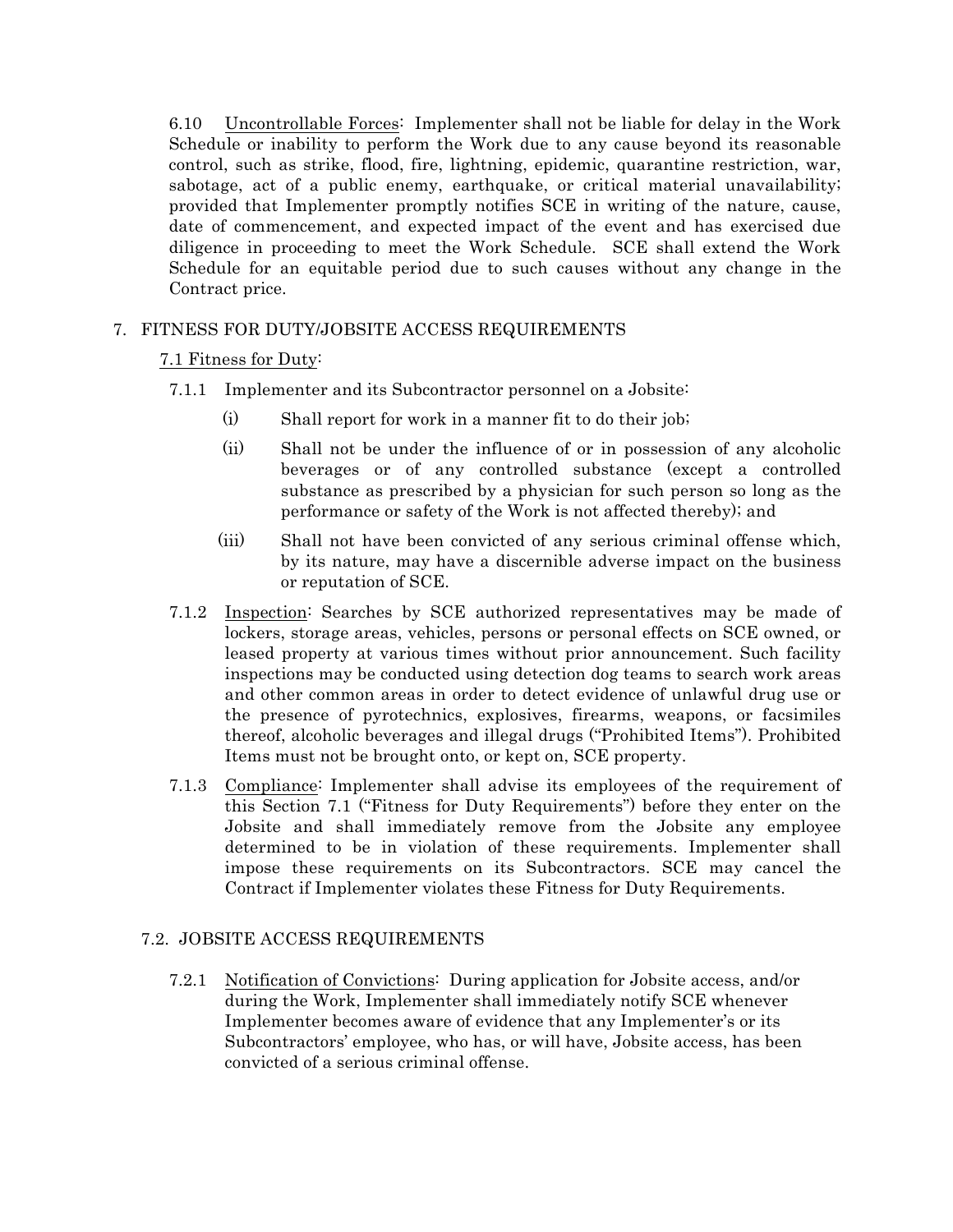7.2.2 Visitor Badge Requirement: All visitors to a particular Jobsite must comply with that Jobsite's visitor access requirements.

7.3. Sexual Harassment: SCE supports a diverse work force and prohibits unlawful employment discrimination and harassment of every kind, including sexual harassment, in accordance with state and federal laws. Whenever present on SCE property or facilities, Implementer shall require its employees, Subcontractors, agents to comply with all applicable federal and state statutes, acts, regulations, codes and standards prohibiting conduct that might reasonably be construed as violating state or federal equal opportunity laws, including conduct such as making sexually suggestive jokes or remarks, touching, assaulting, making gestures of a sexual or suggestive nature, and impeding or blocking any SCE employee's, subcontractor's or agent's movement.

#### 8. DOUBLE DIPPING PROHIBITED

If, in performing its respective Work obligations, Implementer engages contractors or vendors who provide incentives or services to SCE customers, Implementer shall take all appropriate steps to minimize double-dipping. As applicable:

8.1. Prior to providing incentives or services to any eligible customer, Implementer shall require its Subcontractors to obtain a signed form from such eligible customer stating that:

- 8.1.1. Such eligible customer has not received incentives or services for the same measure from any other SCE program or from another utility, state, or local program; and
- 8.1.2. Such eligible customer agrees not to apply for or receive Incentives or services for the same measure from any other SCE program or from another utility, state, or local program.

Each Party shall keep its customer-signed forms for at least five (5) years after the expiration or termination of this Contract.

8.2. No Party shall knowingly provide an incentive to a Participating Municipality, or make payment to a Subcontractor, who is receiving compensation for the same product or service either through another ratepayer funded program, or through any other funding source.

#### 9. REPORTING/EM&V

9.1. Reporting. The Parties shall implement all reporting requirements set forth in the Statement of Work, including Appendix A and B of the Statement of Work. The reporting requirements set forth in such Appendix B will be amended when issued by the Commission for the 2013-2014 Program cycle, and may be amended from time to time thereafter at the discretion of the Commission. Upon issuance by the Commission of revised reporting requirements for 2013-2014 related to the Program, such Commission-approved reporting requirements shall replace the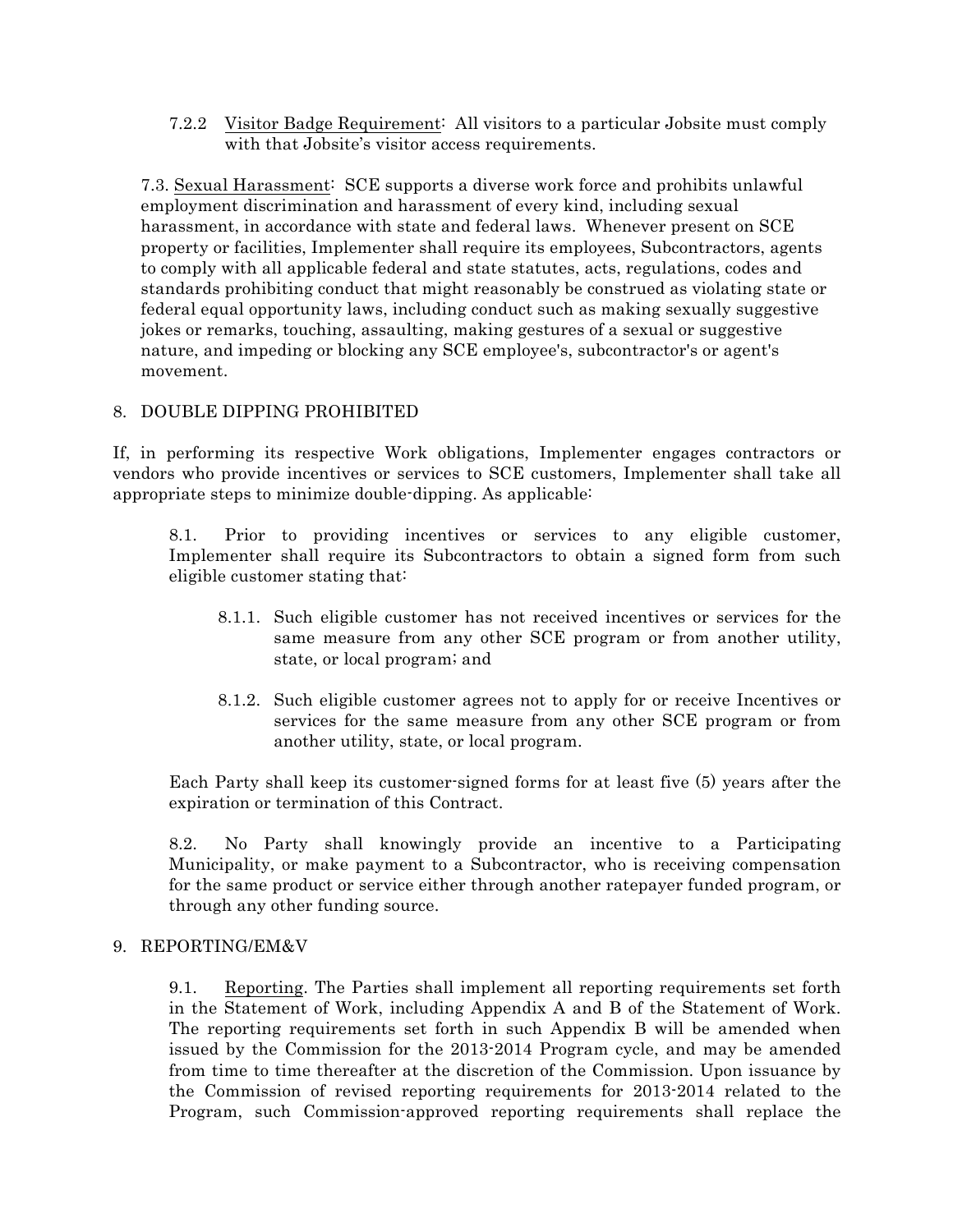reporting requirements set forth in Appendix B of the Statement of Work in their entirety upon written notice to the Implementer, which notice shall include a copy of the revised Appendix B.

9.2. EM&V. The evaluators will be asked to prepare a Program logic model based upon the written proposal and on interviews with the Implementer. Research issues will be defined in collaboration with SCE program managers and may include questions such as: How well were program activities documented? How effectively was the proposed plan implemented? What could be done to improve the plan's effectiveness? Who are the decision-makers, and what information did they use to make their decisions?

## 10. PAYMENTS/COMMERCIAL TERMS

10.1. Implementer Budget. The Implementer Budget is set forth in the Statement of Work. Implementer shall not be entitled to compensation in excess of the Implementer Budget without a Change Order issued and signed by SCE.

10.2. Time and Material Basis. All Work will be performed on a time and material basis and subject to the following general provisions:

10.2.1. General Provisions.

- a. All charges shall be directly identifiable to, and required for the Work.
- b. Any charges for overtime shall require the prior written approval of the SCE Representative. Overtime rates shall be authorized and charged only for non-exempt personnel.
- c. Implementer shall complete the Work within the amount authorized by the Contract and in accordance with the Work Schedule. Implementer shall notify SCE's procurement agent responsible for the Contract and the SCE Representative at such time that it becomes reasonably apparent that the forecasted cumulative charges will exceed any amounts authorized by the Contract (whether by task, total amount of Contract, or both). Implementer shall not proceed with or be reimbursed for any Work performed, either beyond the effective period of the Contract, or exceeding the authorized amounts of the Contract, without a Change Order.
- 10.2.2 Labor Related Costs Under Time and Material Basis. Implementer shall invoice SCE at the fixed hourly rates for the applicable labor categories stated in the Contract for time spent directly engaged in performance of the Work by Implementer's employees. Such fixed hourly rates shall be inclusive of all of Implementer's overhead costs (including all taxes and insurance), administrative and general fees, and profit.
- 10.2.3 Invoices. Implementer shall submit monthly invoices for the costs incurred in the prior month and shall include a cost breakdown for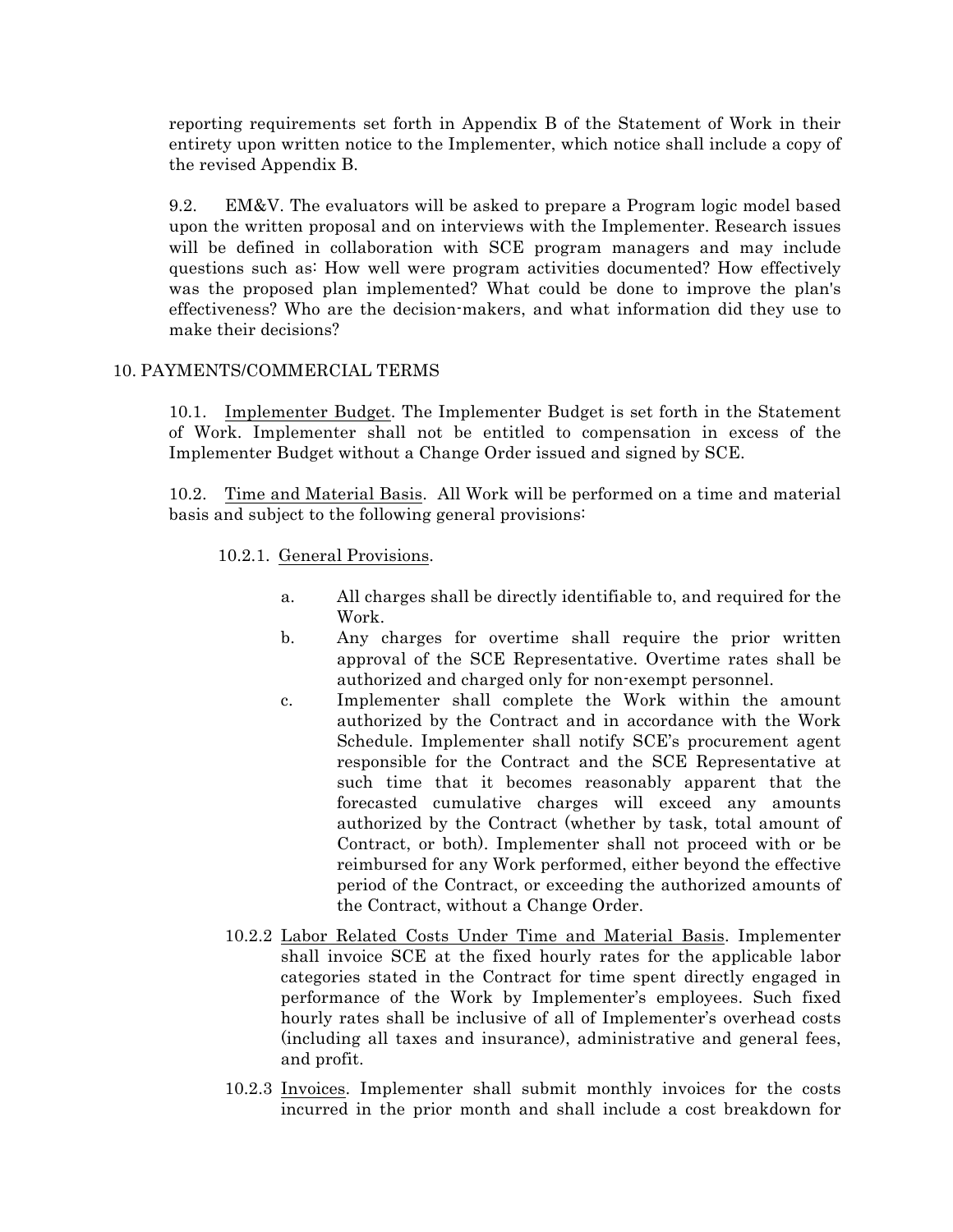each task identified in the Statement of Work. Each invoice shall include:

#### 10.2.3.1 Status

- a. SCE's Contract number.
- b. Task Description.
- c. Cost incurred to date.
- d. Current monthly amount invoiced.
- e. Cumulative amount invoiced to date.
- f. Current monthly and cumulative amounts authorized, and justification for all variances between amounts authorized and incurred or invoiced.
- g. Statement of deliverables for the period.

#### 10.2.3.2 Labor

.

- a. Dates worked.
- b. Personnel name, work hours and classification.
- c. Personnel Fixed rate.
- d. Description of Work performed by task.
- e. Completion of Appendix "C" of the Statement of Work.

### 10.2.3.3 Reimbursable expenses (pre-approved by SCE)

- a. Material costs.
- b. Subcontract costs.
- c. Out-of-Pocket expenses.
- d. Travel costs.
- 10.2.4 Expenses. All reimbursable expenses shall be authorized by SCE in writing prior to the expenditure. Any expenses not so approved by SCE shall not be reimbursed. All expenses shall be charged at cost, without mark-up, and shall be necessary, reasonable and ordinary.

10.2.4.1 Material Costs. Material costs shall be substantiated with an invoice stating the unit price, quantity, and other information as required to identify the Work.

10.2.4.2 Subcontract Costs. Subcontracted Work shall be charged at the rates actually paid by Implementer, not to exceed the rates set forth in the Contract for Work by the Implementer. Implementer shall provide Subcontractor invoices for any Implementer invoice that includes Subcontractor costs.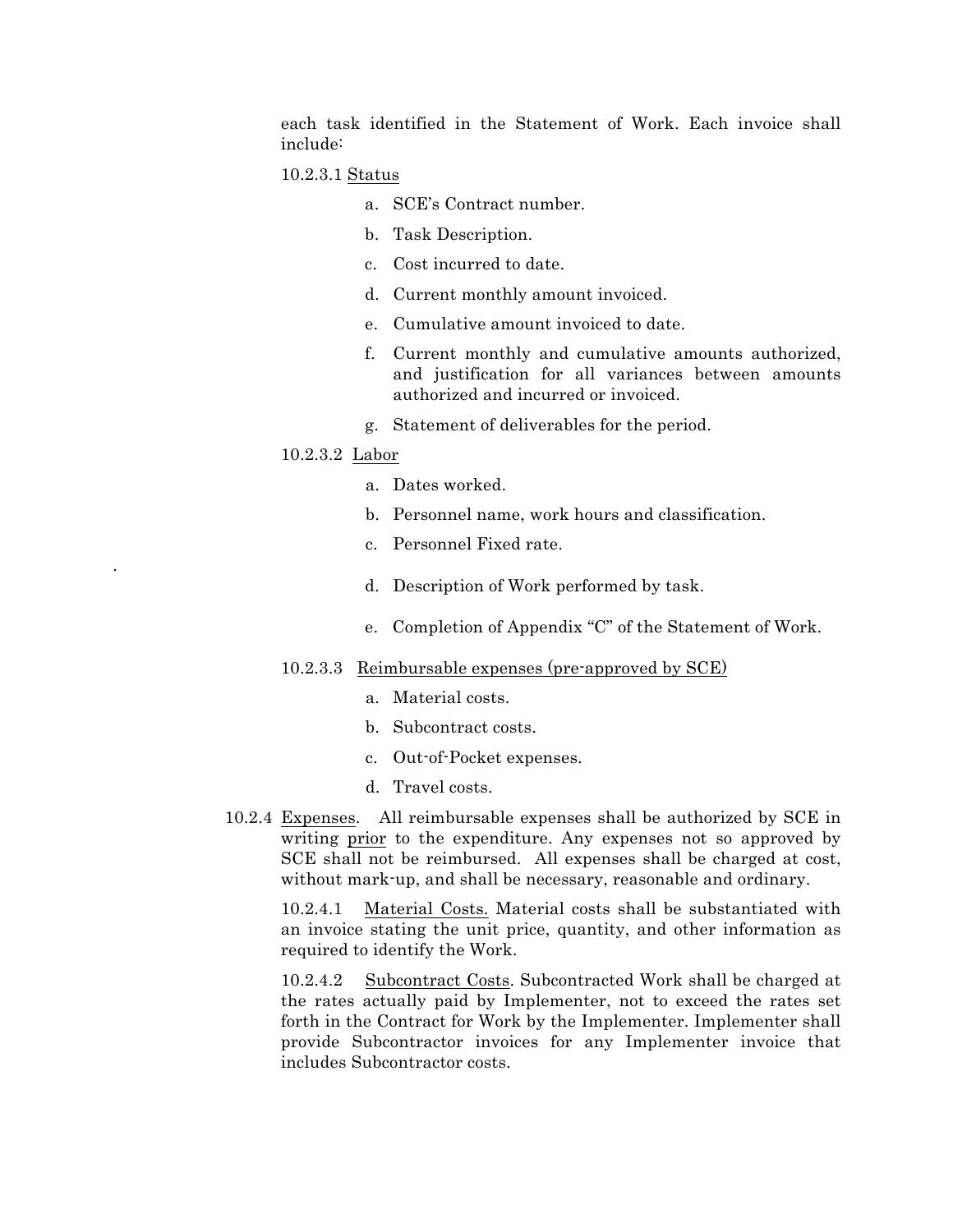10.2.4.3 Out-of-Pocket expenses. Miscellaneous costs such as telephone communications, routine copying, electronic mail, facsimiles, computer time and in-house technical software are deemed to be included in Implementer's overhead costs will not be reimbursed.

10.2.4.4 Travel Costs. Approved air travel costs shall in no case exceed economy or coach fare, whichever is reasonably available. Automobile travel from Implementer's office to the Jobsite and to SCE's general offices shall be paid at the fixed mileage rate stated in the Contract, or if not stated, at SCE's rate for SCE employees.

- 10.2.5 Final Invoice. The final invoice shall be marked "FINAL" and must be received by SCE within sixty (60) calendar days after completion of the Work. SCE shall not be liable for payment of any late invoices that are received by SCE beyond the 60 days.
- 10.2.6 Invoice Deficiencies. In the event SCE determines that Implementer's (or any of its subcontractors) invoices do not meet the invoicing requirements of the Contract, SCE will notify Implementer of the deficiencies and Implementer shall correct such deficiencies promptly.
- 10.2.7 Payment by SCE. shall pay each correct invoice, submitted in accordance with the terms of the Contract, within thirty (30) days of SCE's receipt of the correct invoice in SCE's Accounts Payable Division.
- 10.2.8 Records. Implementer shall maintain, for a period of five (5) years after final payment, complete accounting records (and supporting documentation) of all invoiced costs. SCE reserves the right to audit and copy any applicable documents related to the Work hours, all costs and expenses invoiced, and task completion records. Each invoice shall list the number of the Contract covered by such invoice.

## 11. COMPLIANCE WITH LAW; PERMITS, STATUTES AND CODES

11.1. The Implementer shall comply with, and shall ensure that the Work shall comply with the applicable requirements of all statutes, acts, ordinances, regulations, codes, and standards of federal, state, local and foreign governments, and all agencies thereof.

11.2. Implementer shall conform to the applicable employment practices requirements of (Presidential) Executive Order 11246 of September 24, 1965, as amended, and applicable regulations promulgated thereunder.

## 11.3 Implementer Policy for Web Accessibility.

If an Implementer currently hosts and manages a web site, on behalf of SCE, that contains public, customer-facing pages, content and/or transactions that is not already web accessible and compliant with Web Content Accessibility Guidelines version 2.0, Level AA (WCAG 2.0, Level AA), the Implementer must make updates to the web site pages, content and/or transactions to meet web accessibility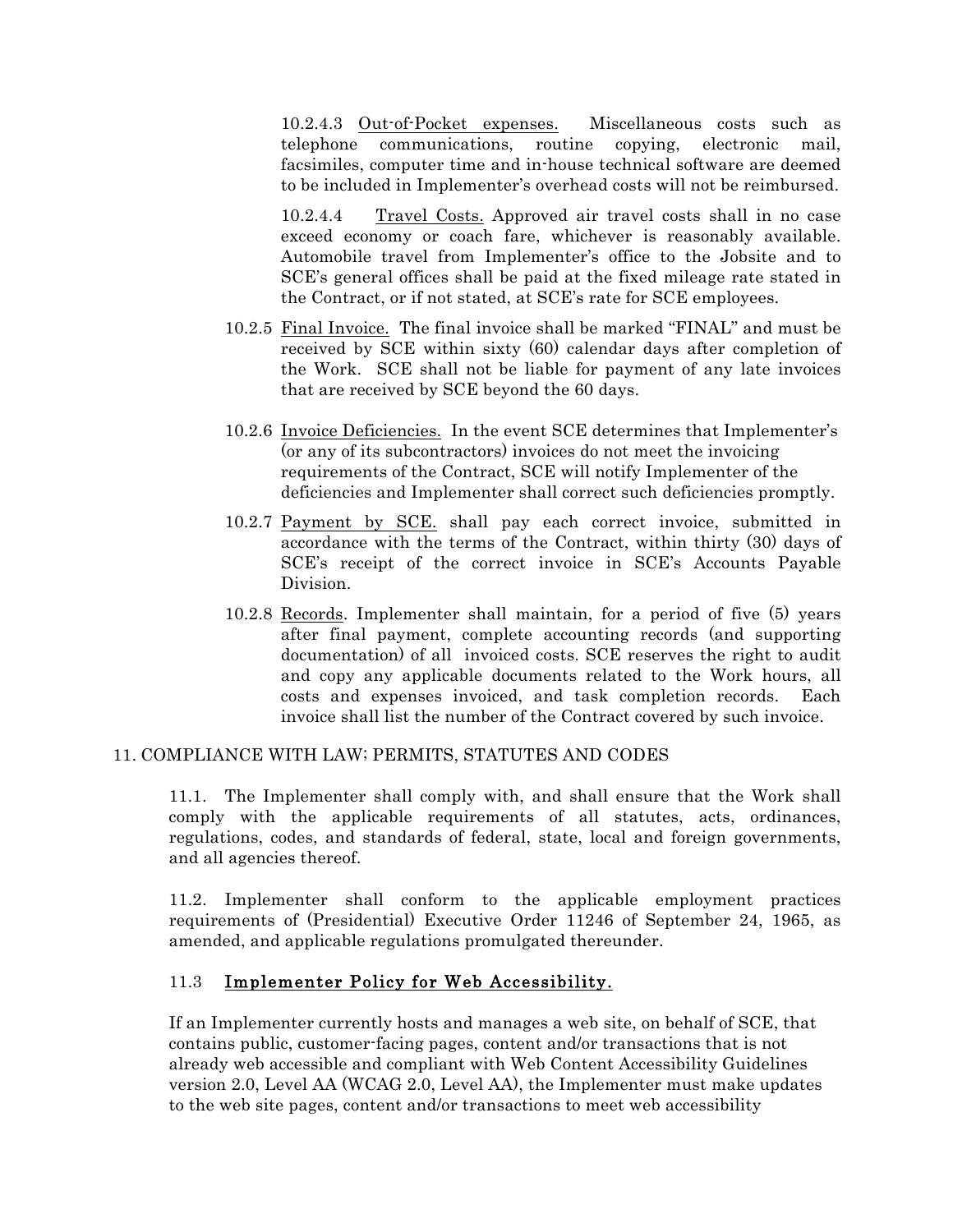compliance, unless Implementer is not required by law to comply.

As such, Implementers who plan to or currently host and maintain web sites that include web pages, content and/or transactions for SCE shall agree to the following terms regarding current and/or planned web sites unless Implementer is not required to do so by law:

- 11.3.1 All public facing web pages, transactions and content, including multimedia and interactive content and forms targeted for SCE customers, shall be made web accessible and meet the standards defined in WCAG 2.0, Level AA. Multi-media and interactive content within the scope of these terms include, and are not limited to, image files, video files, audio files, Flash movies and applications, Flex applications, Silverlight applications, functionality developed with AJAX and/or any other interactive technology not otherwise specified but utilized to serve up information and/or transactions on the web.
- 11.3.2 Attachments that are posted on a web page for download must also be made web accessible. Attachments include, and are not limited to, Adobe Acrobat PDF files, Microsoft Office files, or any other type of file intended for a customer to download and review offline. An exception may be allowed only if the content contained within the download is already offered on the web site in a web accessible format, and the downloadable attachment is duplicative to the content or transaction displayed on web pages. Such exceptions must be documented and requested by the Implementer, agreed upon by both Implementer and SCE, and granted by SCE prior to declaring any attachment exempt from web accessibility compliance.
- 11.3.3 Implementers must include compliance with WCAG 2.0, Level AA guidelines as part of the base system requirements for any work completed for SCE. Implementers are responsible for testing proposed web pages, content and/or transactions, and confirming compliance with WCAG 2.0 Level AA guidelines. Proof of testing may be documented in the form of test plans, test scripts, test results, and/or web accessibility audits (performed by the Implementer itself or an external party). SCE may, at any time, request for such documentation to confirm that testing was completed and that the published web page, content and/or transaction satisfies web accessibility compliance with WCAG 2.0, Level AA.
- 11.3.4 Upon deployment (i.e. publication for external consumption) of web accessible pages, content and/or transactions, Implementer must, to the best of its abilities, maintain compliance with WCAG 2.0, Level AA for as long as the web pages, content and/or transactions are made publicly available on the third-party hosted web site:
	- 11.3.4.1 If Implementer must edit, enhance, modify, or update web pages, content and/or transactions, Implementer agrees to (re-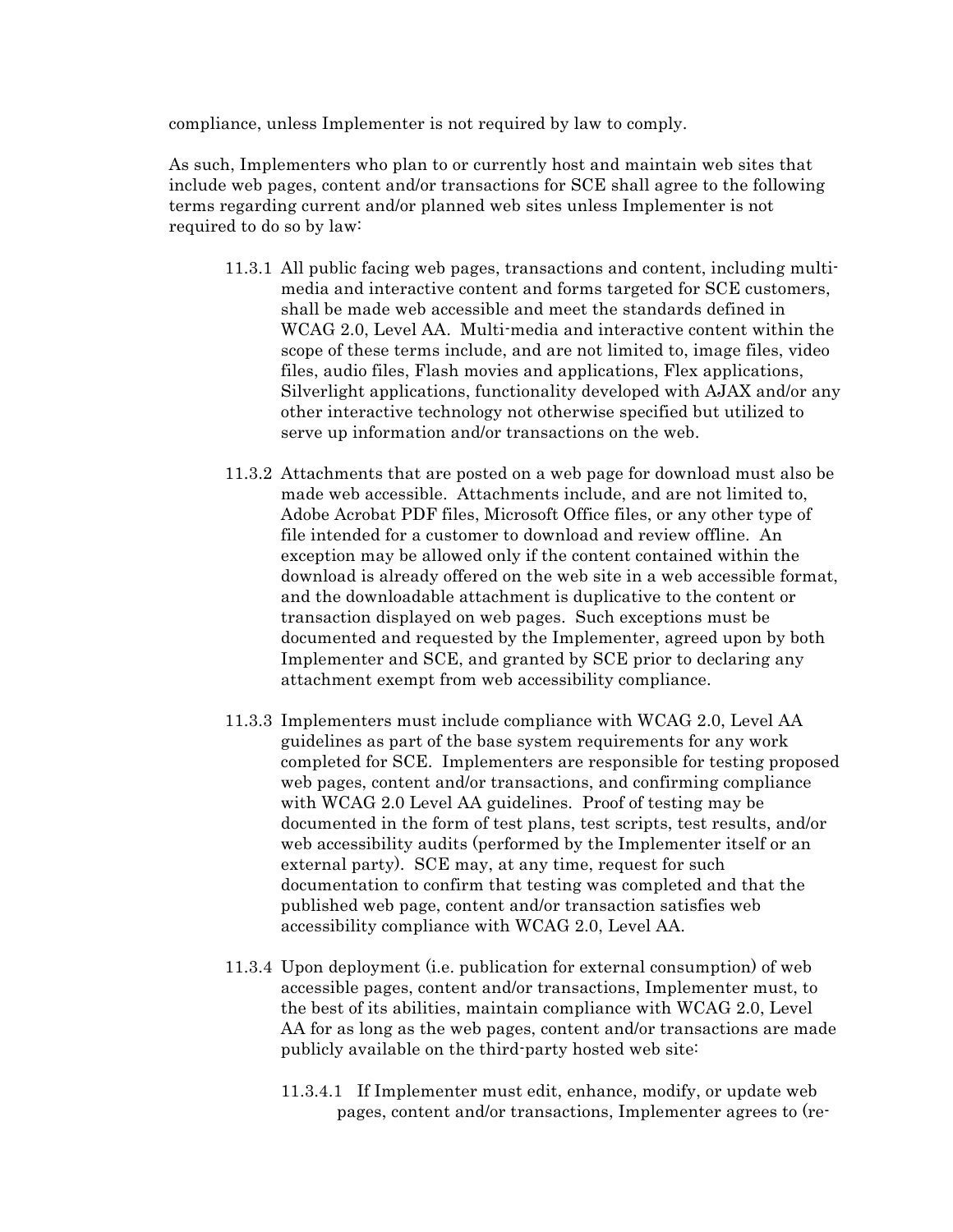)test for web accessibility compliance, and document test results to prove that said content continues to maintain web accessibility compliance. SCE may, at any time, request for such documentation to confirm that testing was completed and that the published web page, content and/or transaction satisfies web accessibility compliance with WCAG 2.0, Level AA.

- 11.3.4.2 On a periodic basis, SCE may perform audits on the thirdparty hosted site to assess web accessibility compliance. Audits may be completed by manual evaluation or through the use of an automated testing tool. If SCE identifies any content that was previously communicated as being compliant but is subsequently found to be in violation, 1) SCE will identify, in writing, the specific web page, content or transaction form where the violation is found, the specific WCAG 2.0, Level AA guideline that has been violated, and what the specific violation is determined to be; 2) Implementer agrees to correct the item(s) in violation on its own accord, with no cost impact to SCE, in a timeframe that both SCE and Implementer agree to, not to exceed 30 calendar days.
- 11.3.4.3 SCE requires an annual web accessibility audit of SCE's web properties by an independent auditor. Any part or all pages of a third-party hosted web site may be included in the annual audit. If the independent auditor identifies any web page, content or transaction that was previously communicated as being compliant but is subsequently found to be in violation, 1) Auditor will identify, in writing, the specific web page content or transaction form where the violation is found, the specific WCAG 2.0, Level AA guideline that has been violated, and what the specific violation is determined to be; 2) SCE shall provide Implementer with audit report, 3) Implementer agrees to correct the item(s) in violation on its own accord, with no cost impact to SCE, in a timeframe that both SCE and Implementer agree to, not to exceed 30 calendar days.
- 11.3.5 If an existing third-party hosted web site utilizes a commercial off-theshelf third-party software package to deliver any type of functionality that is customer-facing, the Implementer must work with the software manufacturer to determine whether the software produces webaccessible pages, content and/or transactions.
	- 11.3.5.1 If the software manufacturer is unable to provide a product that produces web pages, content and/or transactions that meet WCAG 2.0, Level AA guidelines, the Implementer shall request the software manufacturer to produce such limitations in writing (i.e. in the form of product specifications, formal response from software manufacturer's technical support) and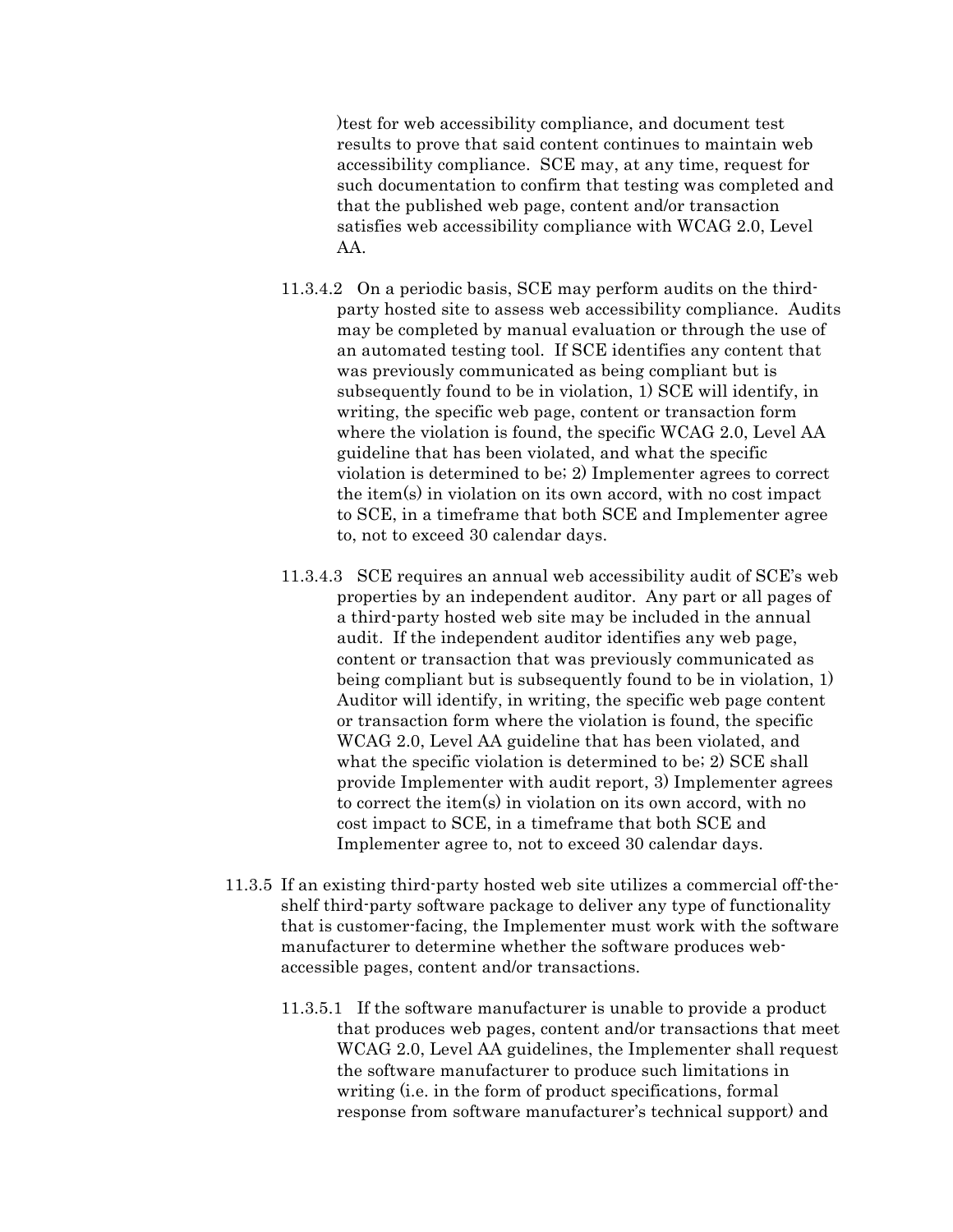subsequently provide such documentation to SCE.

- 11.3.5.2 If the software manufacturer is unable to provide a product that produces web pages, content and/or transactions that meet WCAG 2.0, Level AA guidelines, the Implementer agrees to pursue, in good faith, an alternate product that can provide equivalent functionality and satisfy WCAG 2.0, Level AA web accessibility compliance requirements.
- 11.3.6 If an Implementer plans to utilize a commercial off-the-shelf thirdparty software package to deliver any type of functionality that is customer-facing for a future web site, the Implementer agrees to pursue, in good faith, a product that can meet the desired business functionality requirements and WCAG 2.0, Level AA web accessibility compliance requirements.
	- 11.3.6.1 If the Implementer is unable to locate a product that meets both business functionality requirements and web accessibility compliance requirements, the Implementer must communicate such limitations, in writing, and justify the software selection choice. Implementer shall also request the software manufacturer of desired product to produce such limitations in writing (i.e. in the form of product specifications, formal response from software manufacturer's technical support) and subsequently provide such documentation to SCE. SCE shall reserve final decision-making authority to approve the usage of such software to deliver desired business functionality.]

#### 12. INDEMNITY/CONSEQUENTIAL DAMAGES

12.1. Indemnity. Implementer shall indemnify, defend and hold harmless SCE, and its respective successors, assigns, affiliates, subsidiaries, current and future parent companies, officers, directors, agents, and employees, from and against any and all expenses, claims, losses, damages, liabilities or actions in respect thereof (including reasonable attorneys' fees) to the extent arising from (a) any act or omission of Implementer, its Subcontractors, or any of their respective employees, officers and agents, relating to this Contract, or (b) Implementer's breach of this Contract or of any representation or warranty of Implementer contained in this Contract.

12.2. NO CONSEQUENTIAL DAMAGES. NEITHER PARTY SHALL BE LIABLE TO THE OTHER PARTY FOR ANY INDIRECT, INCIDENTAL OR CONSEQUENTIAL DAMAGES WHATSOEVER WHETHER IN CONTRACT, TORT (INCLUDING NEGLIGENCE) OR STRICT LIABILITY INCLUDING, BUT NOT LIMITED TO, LOSS OF USE OF OR UNDER-UTILIZATION OF LABOR OR FACILITIES, LOSS OF REVENUE OR ANTICIPATED PROFITS, COST OF REPLACEMENT POWER OR CLAIMS FROM CUSTOMERS, RESULTING FROM A PARTY'S PERFORMANCE OR NONPERFORMANCE OF THE OBLIGATIONS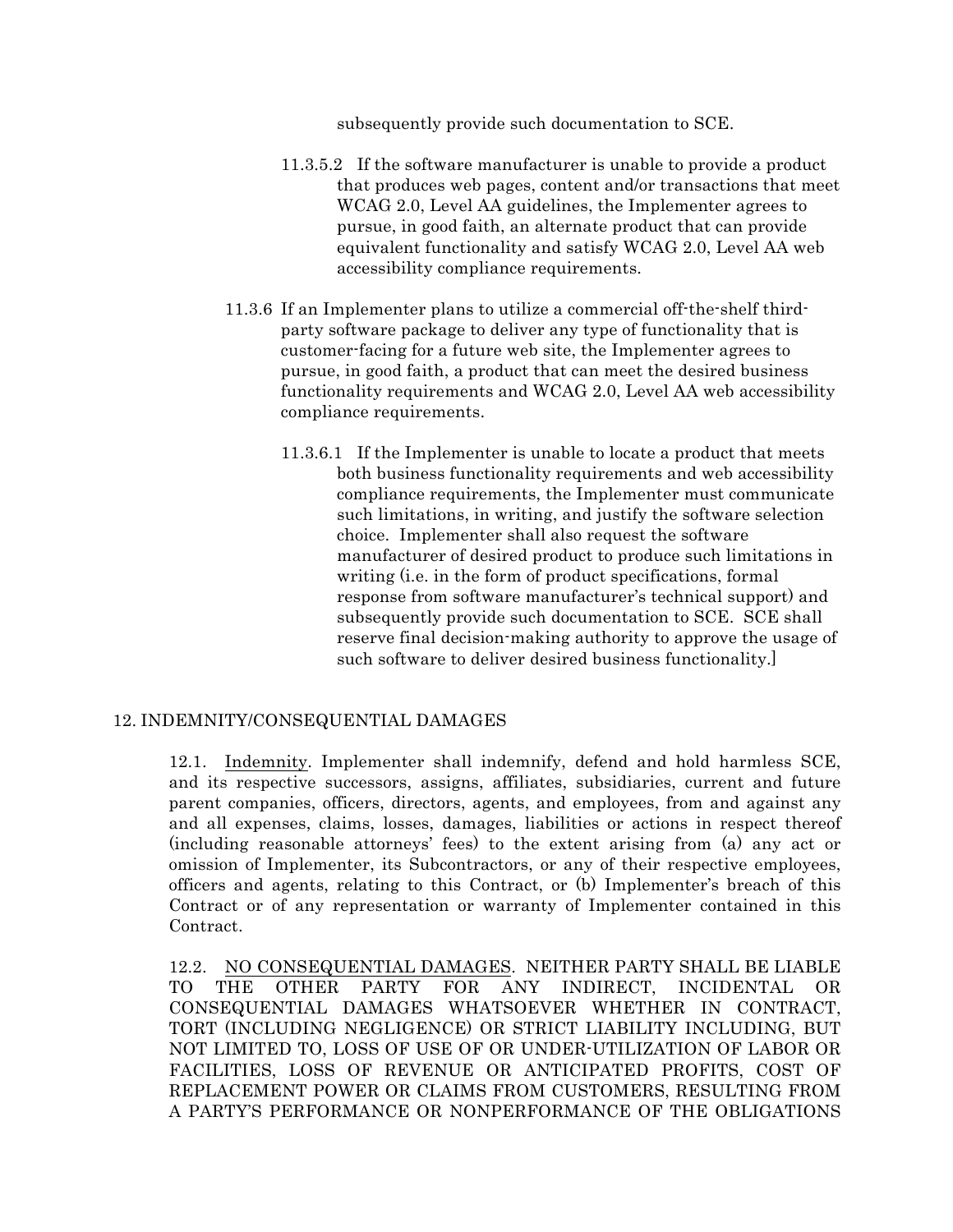## HEREUNDER, OR IN THE EVENT OF SUSPENSION OF THE WORK OR TERMINATION OF THIS CONTRACT.

#### 13. DEVELOPMENTS/PROPRIETARY RIGHTS

13.1. Ownership. The Parties acknowledge and agree that SCE, on behalf of its customers, shall own all deliverables, data, reports, information, manuals, computer programs, works of authorship, designs or improvements of equipment, tools or processes (collectively "Developments") or other written, recorded, photographic or visual materials, intellectual property, inventions and trade secrets and all deliverables produced in the performance of this Contract, whether proprietary or non-proprietary; provided, however, that Developments do not include equipment or infrastructure purchased for research, development, education or demonstration related to energy efficiency. Although Implementer shall retain no ownership, interest, or title in the Developments except as may otherwise be provided in this Contract, it will have a permanent, royalty free, non-exclusive license to use such Developments.

13.2. Risk of Loss. Implementer shall have risk of loss of or damage to the undelivered Developments until completion of the Work.

#### 13.3. Infringement.

- 13.3.1. Implementer represents and warrants that the Work performed by Implementer and/or its Subcontractors shall be free of any claim of trade secret, trade mark, trade name, copyright, or patent infringement or other violations of any proprietary rights of any person.
- 13.3.2. Implementer shall defend, indemnify and hold harmless, SCE, its officers, agents, employees, successors and assigns from and against any and all liability, damages, losses, claims, demands, actions, causes of action, and costs including reasonable attorney's fees and expenses arising out of any claim, demand, or charge that use of the Work or Developments infringe upon any trade secret, trademark, trade name, copyright, patent, or other intellectual property rights.

#### 14. INSURANCE

14.1. Implementer will maintain, and shall require its Subcontractors to maintain, the following insurance coverage or self insurance coverage, at all times during the term of this Contract, with companies having an A.M. Best rating of "A-, VII" or better, or equivalent:

- 14.1.1. Workers' Compensation: statutory minimum.
- 14.1.2. Employer's Liability coverage: \$1 million minimum.
- 14.1.3. Commercial General Liability: \$2 million minimum per occurrence/\$4 million minimum aggregate.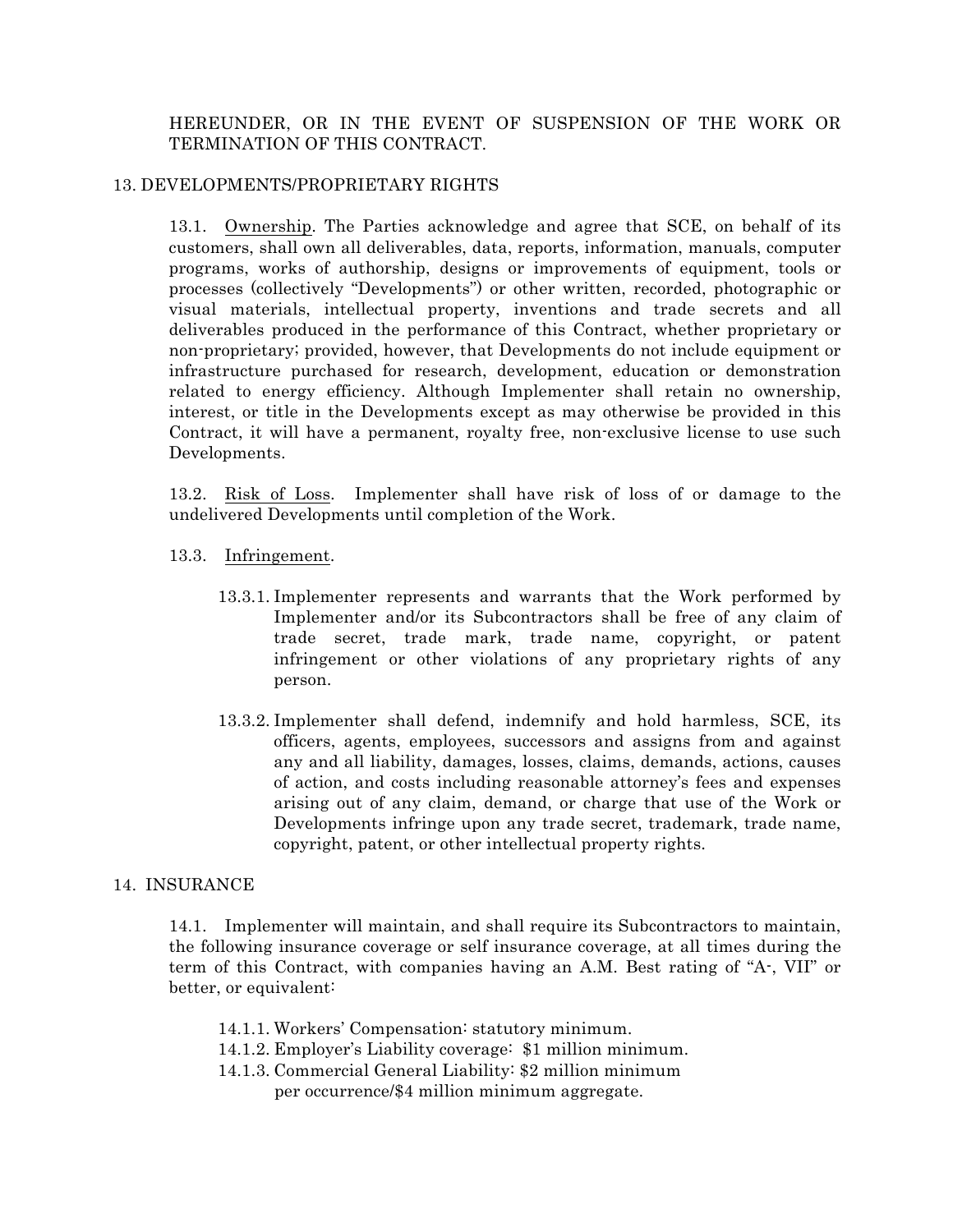Such insurances shall acknowledge SCE, its officers, agents and employees as additional insureds, be primary for all purposes, contain standard crossliability or severability of interest provisions, and waive all rights of subrogation against SCE its officers, agents, employees and other contractors or Subcontractors.

14.1.4. Commercial or Business Auto: \$1 million minimum.

Such insurance shall acknowledge SCE, its officers, agents and employees as additional insureds and be primary for all purposes.

14.1.5. Professional Liability (if applicable): \$1 million minimum.

14.2. Evidence of Insurance. Upon request at any time during the term of this Contract, Implementer shall provide evidence that its insurance policies and the insurance policies of any Subcontractor, as provided in this Section are in full force and effect, and provide the coverage and limits of insurance that Implementer has represented and warranted herein to maintain at all times during the term of this Contract.

14.3. Self-Insurance. If Implementer is self-insured, it shall upon request forward documentation to SCE that demonstrates to SCE's satisfaction that Implementer self-insures as a matter of normal business practice before commencing the Work. SCE will accept reasonable proof of self-insurance comparable to the above requirements.

14.4. Notice of Claims. Implementer shall immediately report to SCE, and promptly thereafter confirm in writing, the occurrence of any injury, loss or damage incurred by Implementer or its Subcontractors or their receipt of notice or knowledge of any claim by a third party of any occurrence that might give rise to such a claim.

14.5. Insurance Indemnification. If Implementer fails to comply with any of the provisions of this Section, "INSURANCE", or any insurance requirements in the Contract, Implementer shall, at its own cost, defend, indemnify, and hold harmless SCE, its affiliates and their officers, directors, agents, employees, assigns, and successors in interest, from and against any and all liability, damages, losses, claims, demands, actions, causes of action, costs, including attorney's fees and expenses, or any of them, arising out of or in connection with the performance or non-performance of the Work by Implementer or any Subcontractor, or their officers, directors, employees or agents to the extent that SCE would have been protected had Implementer complied with all of the provisions of this Section.

## 15. CUSTOMER CONFIDENTIALITY REQUIREMENTS

15.1. Non-Disclosure. Implementer, its employees, agents and Subcontractors shall not disclose any Confidential Customer Information (defined below) to any third party during the term of this Contract or after its completion, without Implementer having obtained the prior written consent of SCE, except as provided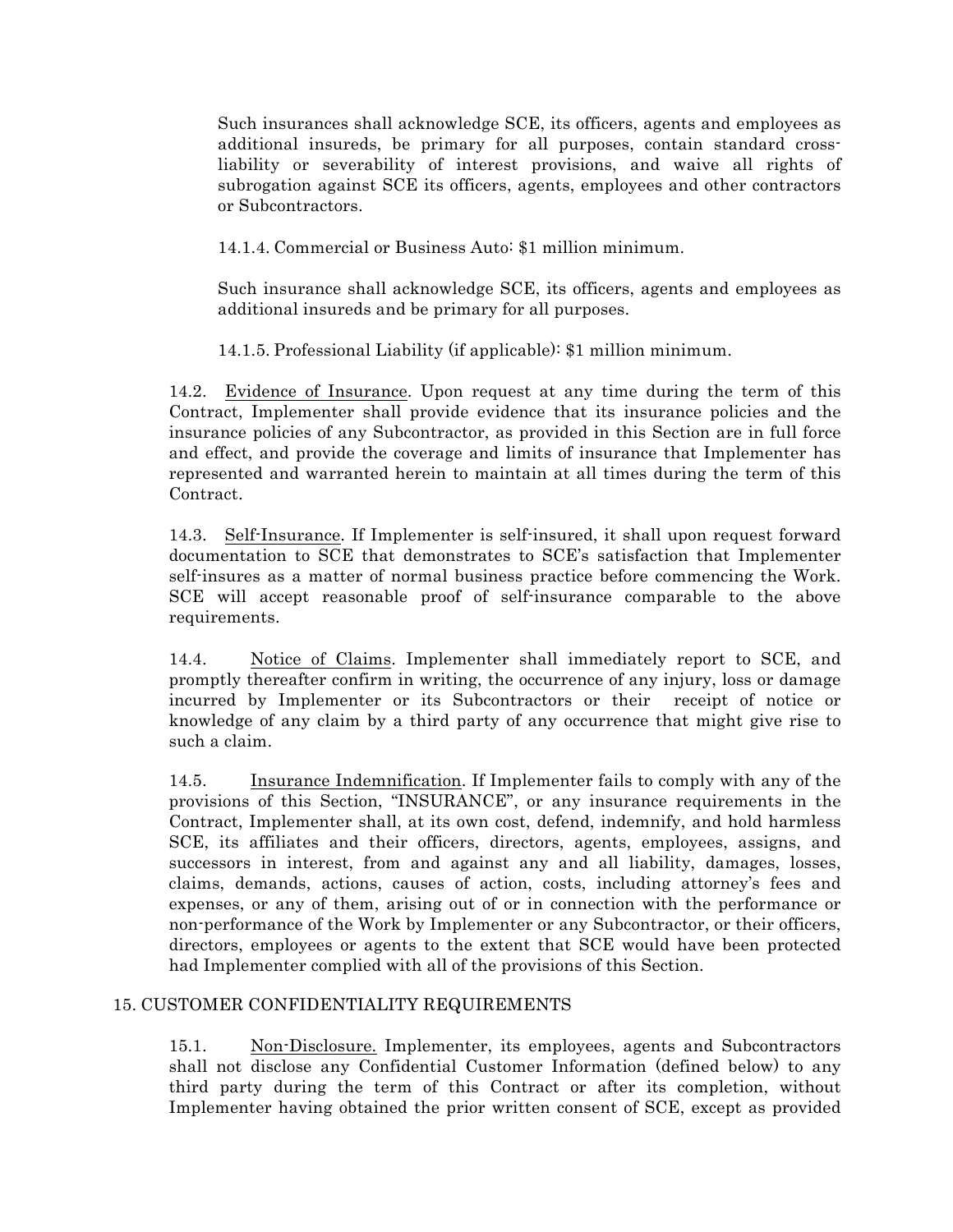by law, lawful court order or subpoena and provided Implementer gives SCE advance written notice of such order or subpoena. Notwithstanding any other provisions in the Contract, Implementer's nondisclosure obligations with respect to SCE Confidential Customer Information shall survive any expiration or termination of the Contract in perpetuity.

15.2. Confidential Customer Information. "Confidential Customer Information" includes, but is not limited to, an SCE customer's name, address, telephone number, account number and all billing and usage information, as well as any SCE customer's information that is marked "confidential". If Implementer is uncertain whether any information should be considered Confidential Customer Information, Implementer shall contact SCE prior to disclosing the customer information.

15.3. Non-Disclosure Agreement. Prior to any approved disclosure of Confidential Customer Information, SCE may require Implementer to enter into a nondisclosure agreement.

15.4. Commission Proceedings. This provision does not prohibit Implementer from disclosing non-confidential information concerning the Work to the Commission in any Commission proceeding, or any Commission-sanctioned meeting or proceeding or other public forum.

15.5. Return of Confidential Information. Confidential Customer Information (including all copies, backups and abstracts thereof) provided to Implementer by SCE, and any and all documents and materials containing such Confidential Customer Information or produced by Implementer based on such Confidential Customer Information (including all copies, backups and abstracts thereof), during the performance of this Contract shall be returned upon written request by SCE.

15.6. Remedies. The Parties acknowledge that Confidential Customer Information is valuable and unique, and that damages would be an inadequate remedy for breach of this Section 15 and the obligations of the Parties are specifically enforceable. Accordingly, the Parties agree that in the event of a breach or threatened breach of this Section 15 by Implementer, SCE shall be entitled to seek and obtain an injunction preventing such breach, without the necessity of proving damages or posting any bond. Any such relief shall be in addition to, and not in lieu of, money damages or any other available legal or equitable remedy.

## 16. SECURITY INCIDENT PROVISIONS

#### 16.1. SCE Personal Information.

16.1.1. Definition. SCE Personal Information is defined as any information in the possession or under the control of SCE or any of its affiliates, or that is furnished or made available by SCE or any of its affiliates to Implementer, that identifies, relates to, describes, or is capable of being associated with, any particular individual (whether SCE employee, customer, or otherwise), including, but not limited to, his or her name, signature, social security number, physical characteristics or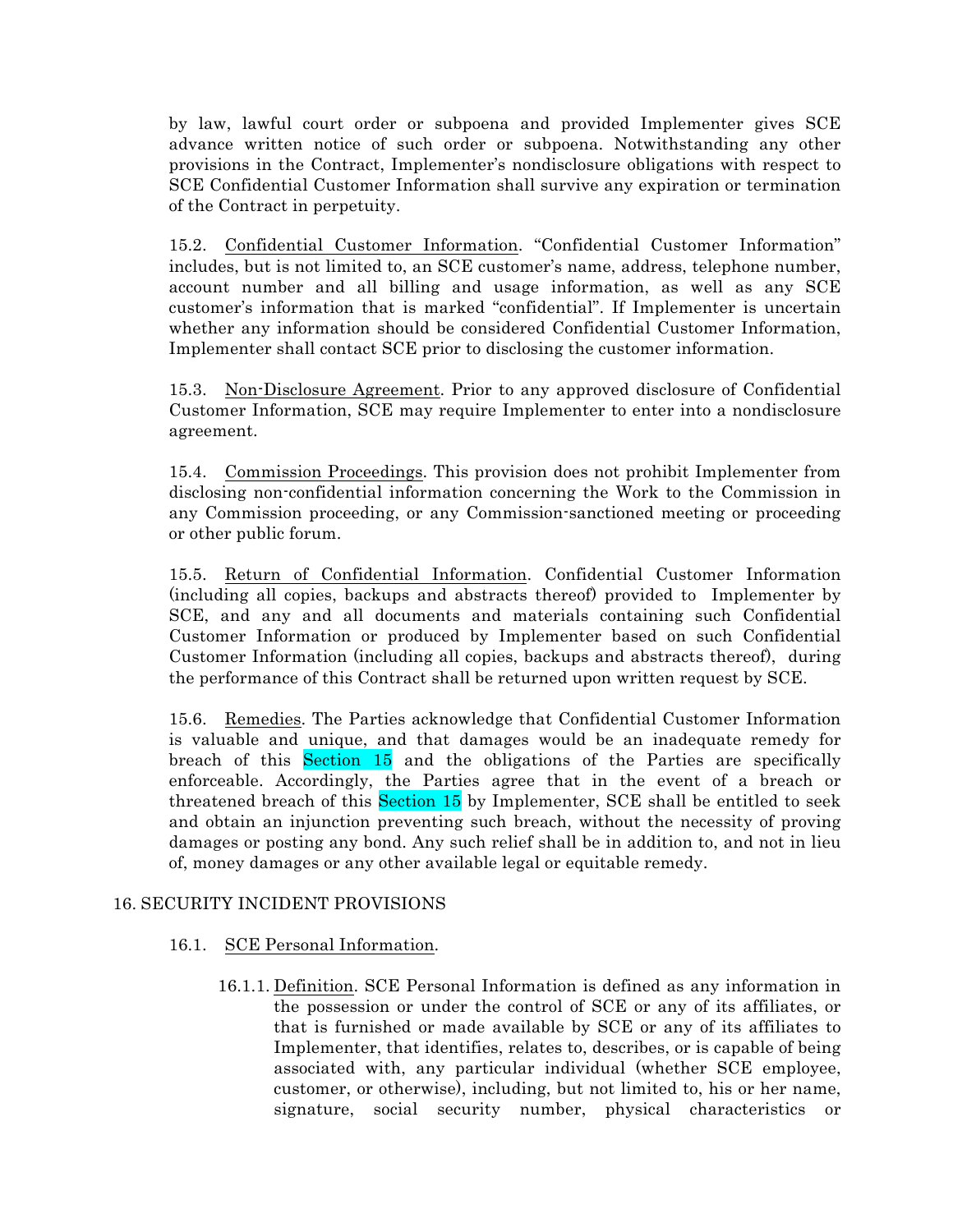description, address, telephone number, passport number, driver's license or state identification card number, insurance policy number, medical information or health insurance information, education, employment, employment history, bank account number, credit card number, debit card number, or any other financial information.

16.2. Nondisclosure of SCE Personal Information. Implementer, its employees, agents and Subcontractors shall not disclose any SCE Personal Information (defined above) to any third party during the term of this Contract or after its completion, without Implementer having obtained the prior written consent of SCE, except as provided by law, lawful court order or subpoena and provided Implementer gives SCE advance written notice of such order or subpoena.

16.2.1. Notwithstanding any other provision in the Contract or Contract, Implementer's nondisclosure obligations with respect to SCE Personal Information shall survive any expiration or termination of the Contract in perpetuity. Upon the expiration or termination of the Contract, or at any time upon request of SCE, all SCE Personal Information in any medium, including all copies or parts thereof, shall be returned to SCE or destroyed, except that Implementer may retain one copy of any materials prepared by Implementer containing or reflecting SCE Personal Information if necessary for compliance with its internal record-keeping or quality assurance requirements only. If destroyed, such destruction shall be certified in writing by Implementer.

16.3. Security Incidents. This section shall apply only to the extent Implementer is in possession or control of SCE Personal Information or SCE Confidential Customer Information.

16.2.1 Security Incident Response Plan. Implementer shall develop, implement and maintain a written plan and process for preventing, detecting, identifying, reporting, tracking and remediating Security Incidents ("Security Incident Response Plan" or "SIRP"). A Security Incident shall mean an event or set of circumstances that result in a reasonable expectation of a compromise of the security, confidentiality or integrity of SCE data or information under the Implementer's control. Examples of Security Incidents include are but not limited to:

(i) Security breaches to Implementer's network perimeter or to internal applications resulting in potential compromise of SCE data or information.

(ii) Loss of physical devices or media, e.g., laptops, portable media, paper files, etc., containing SCE data.

(iii) Lapses in, or degradation of, Implementer's security controls, methods, processes or procedures.

(iv) The unauthorized disclosure of SCE data or information.

(v) Any and all incidents adversely affecting SCE's or its affiliates', as the case may be, information assets.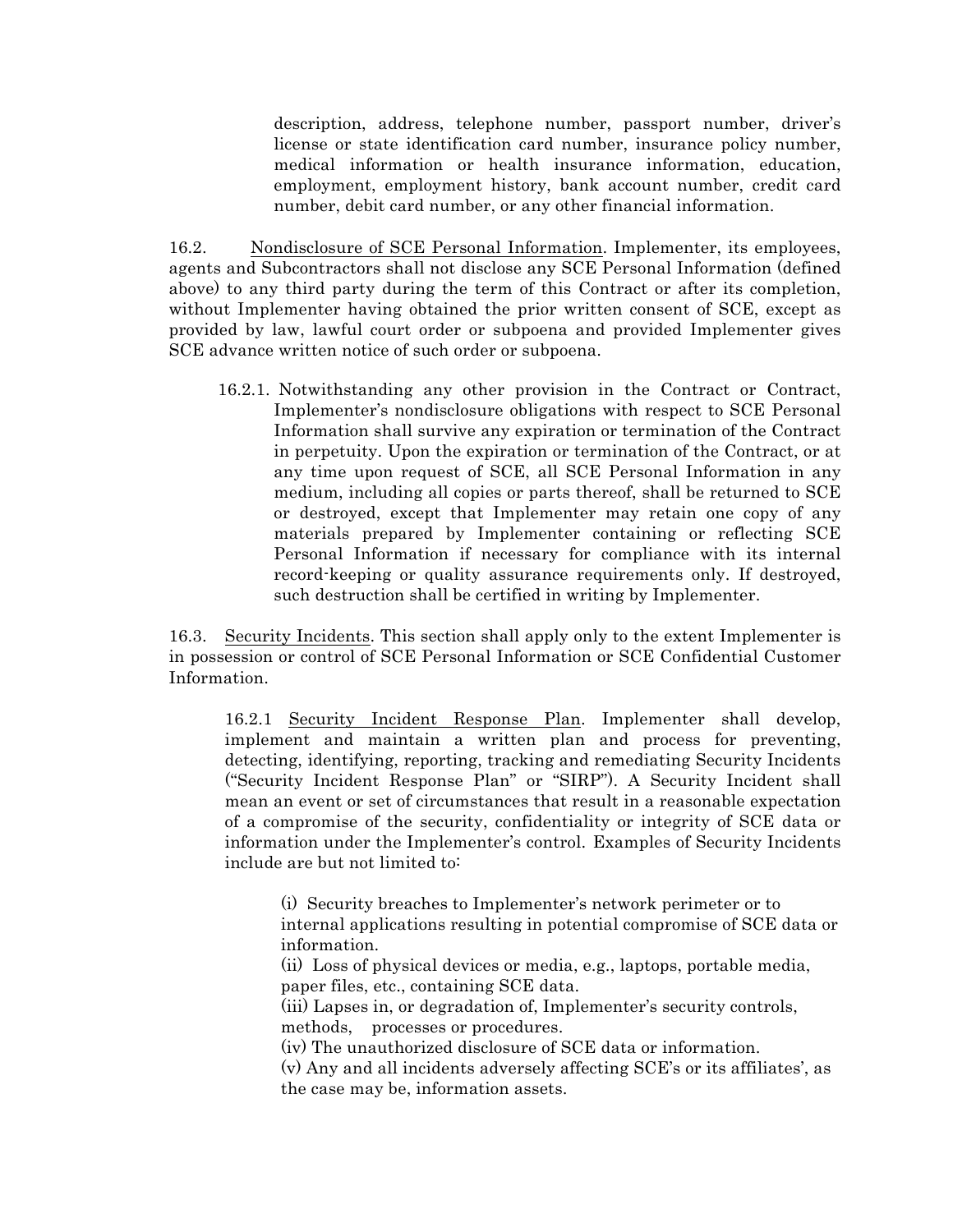- 16.2.2 SIRP General Requirements. Implementer's SIRP will include Security Incident handling and response procedures, specific contacts in an event of a Security Incident, the contacts' roles and responsibilities, and their plans to notify SCE or its affiliates, as the case may be, concerning the Security Incident. The SIRP must be based on and meet all requirements of the following:
	- 16.2.2.1 U.S. federal and applicable state laws, statutes and regulations concerning the custody, care and integrity of data and information. In particular and without limitation, Implementer shall ensure that its SIRP and its business practices in performing work on behalf of SCE comply with California's Information Practices Act of 1977, California Civil Code §§ 1798.80 et seq., which addresses among other things the provision of notice to SCE or its affiliates, as the case may be, of any breach of the security of SCE Personal Information if it is reasonably believed to have been acquired by an unauthorized person.
	- 16.2.2.2 SCE information management and information security policies and procedures as made available to Implementer from time to time ("SCE Policies and Procedures"), including without limitation ITS-445 "Standards for Information Security Response – Third Parties."
- 16.2.3 Implementer Response to Security Incident. The following will apply in the event of a Security Incident:
	- 16.2.3.1 Implementer will submit a Security Incident Report (SIR) to SCE's or its affiliates', as the case may be, IT Help Desk or IT Operations Center ("ITOC") in accordance with SCE Policies and Procedures including ITS-445, and applicable law. The SIR shall be given promptly upon discovery of an SI and in any event not more than four (4) hours after discovery of a suspected SI, or sooner if required by law, statute or regulation. If additional time is required under the circumstances of the SI to ascertain the nature or extent of the SI, to stabilize the Computing System or to ensure the integrity of SCE's or its affiliates', as the case may be, data and information, then Implementer shall promptly notify SCE or its affiliates, as the case may be, in writing of the existence of an SI initially, and keep SCE or its affiliates, as the case may be, informed of developments and new information.
	- 16.2.3.2 At SCE's or its affiliates', as the case may be, request, Implementer will meet with SCE or its affiliates, as the case may be, to discuss the cause of the Security Incident, Implementer's response, lessons learned and potential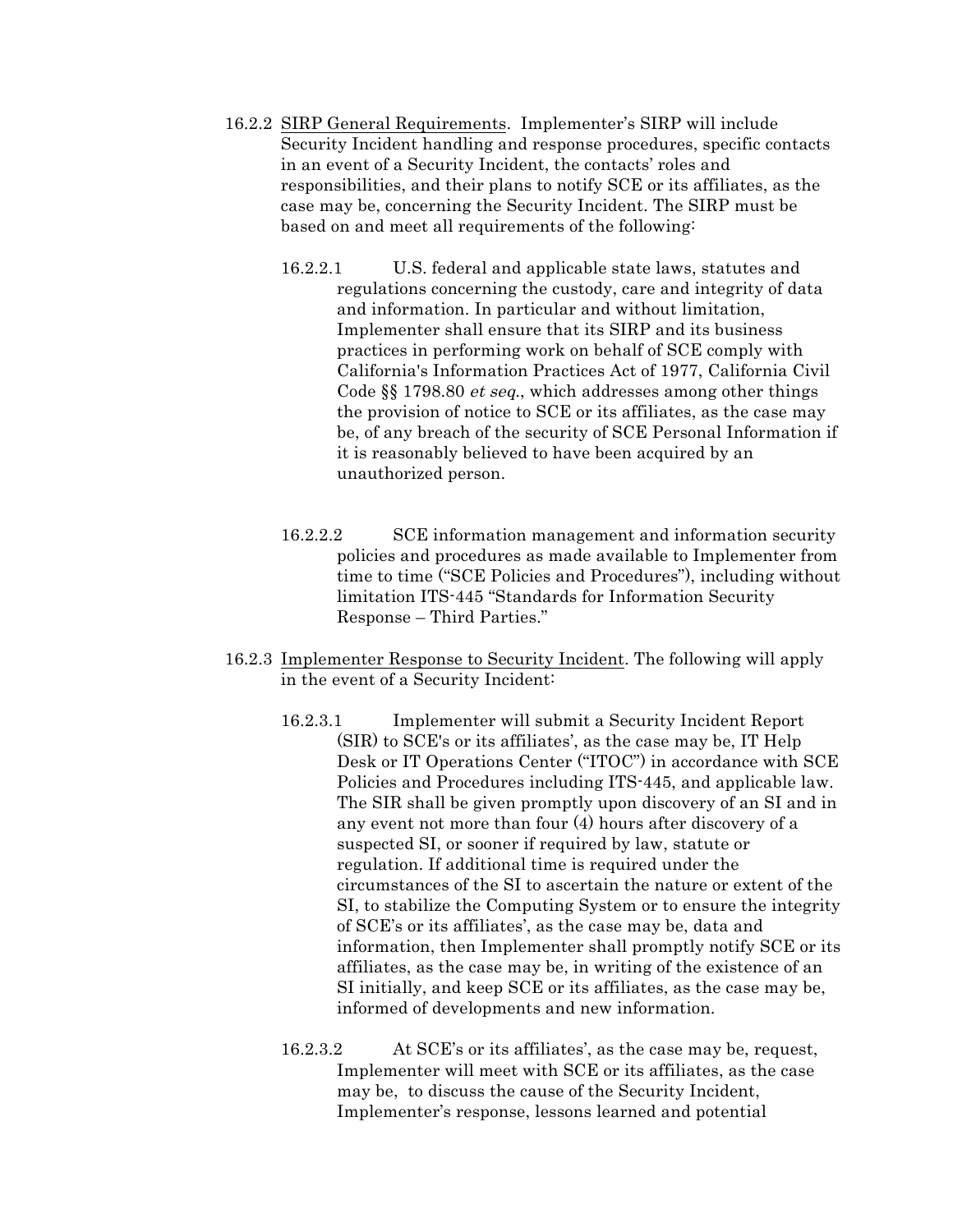improvements to Implementer's system security processes and procedures.

#### 16.2.4 Compromise of SCE Personal Information.

16.2.4.1 Additional SIRP Requirements for Personal Information. With respect to any SCE Personal Information in the possession or under the control of Implementer, to protect SCE Personal Information from unauthorized access, destruction, use, modification or disclosure, Implementer shall:

(a) Develop, implement and maintain reasonable security procedures and practices appropriate to the nature of the information to protect SCE Personal Information from unauthorized access, destruction, use, modification, or disclosure.

(b) Develop, implement and maintain data privacy and security programs with administrative, technical, and physical safeguards appropriate to the size and complexity of the Implementer's business and the nature and scope of Implementer's activities to protect SCE Personal Information from unauthorized access, destruction, use, modification, or disclosure.

16.2.4.2 Notice Requirements for Personal Information. In the event of a Security Incident where SCE Personal Information was, or is reasonably believed to have been, acquired by an unauthorized person, Implementer shall immediately provide the SIR required by Section 16.2.3. Such SIR shall state that SCE Personal Information may be involved, and shall describe the suspected nature of such SCE Personal Information.

16.2.5 SIRP Review. At SCE's or its affiliates', as the case may be, request, Implementer shall review the SlRP at least annually with SCE's or its affiliates', as the case may be, designated representatives to identify updates, changes or potential improvements; and a process to document these changes within ninety (90) days of any such changes.

16.2.6 Document Retention. Implementer shall maintain all documentation relating to Security Incidents, whether in written or electronic form, including without limitation, their identification, processing and resolution, for two (2) years after final resolution of the Security Incident, including the final resolution of all claims arising out of the Security Incident.

16.2.7 Indemnification for Security Incidents. Implementer shall, at its own cost, defend, indemnify and hold harmless SCE, its affiliates, officers, agents, employees, assigns and successors in interest, from and against any and all liability, damages, losses, claims, demands, actions, causes of action, costs,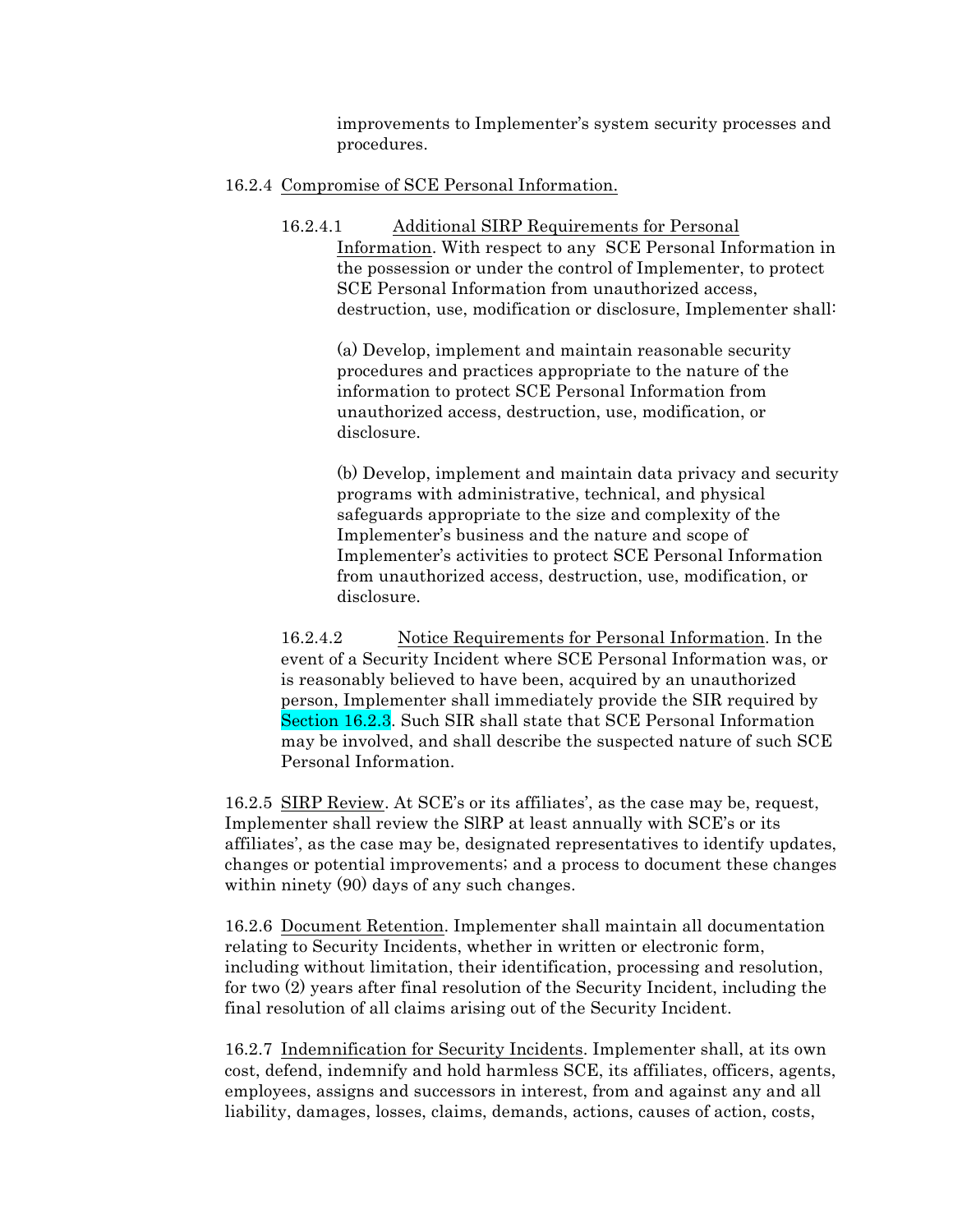including attorney's fees and expense, fines or penalties, or any of them, resulting from any Security Incident. Any limitation of liability that may be in the Contract or Contract shall not apply to this Section 16.2.7.

16.3 Implementer shall ensure that its employees, agents and contractors that perform services for Provider in connection with the Contract are informed of and comply with these Security Incident provisions.

#### 17. CONFLICT OF INTEREST

Implementer affirms that, to the best of its knowledge, there is no actual or potential conflict of interest between Implementer, its employees or their families, Subcontractors, or business interests, and SCE. Implementer shall not hire any SCE employee or employee's spouse to perform any part of the Work. Implementer further affirms that it has set forth in its proposal for the Work: (i) all situations in which Implementer or an affiliated entity of Implementer has been or currently is an SCE Implementer, contractor, or employee; (ii) all situations in which Implementer or an affiliated entity of Implementer has been or currently is in a joint venture arrangement or licensing relationship with SCE (other than an Energy Leader Partnership); and (iii) any affiliated entity to which Implementer intends to subcontract any part of the Work. Implementer shall update such affirmations to SCE during performance of the Work within thirty (30) days following any change thereto.

#### 18. TIME IS OF THE ESSENCE

Implementer hereby acknowledges that time is of the essence in performing their obligations under this Contract. Failure to comply with milestones and goals stated in this Contract, including but not limited to those set forth in Exhibit A of this Contract, may constitute a material breach of this Contract, resulting in its termination, payments being withheld, Implementer Budgets being reduced or adjusted, funding redirected by SCE to other programs or partners, or other Program modifications as determined by SCE or as directed by the Commission. All Work must be performed and completed by October 15, 2014.

#### 19. IMPLEMENTER DISPUTES

Any unresolved disputes between Implementer and SCE shall be referred to an SCE management representative and an officer of Implementer for resolution. Pending resolution, Implementer shall continue to perform the Work as directed by the SCE Representative, and SCE shall continue to make payments for the undisputed items.

#### 20. RIGHT TO AUDIT

SCE and the Commission shall have the right to audit Implementer at any time during the term of this Contract and for five (5) years thereafter. An audit may include, but is not limited to, a review of Implementer's financial records relating to the Work, program implementation procedures, program marketing material, program implementation documents, field audits of Implementer employees or Subcontractors, energy efficiency savings provided by the program, funds spent to date, information relating to the substantiation of program expenditures, incentives paid to date, customers given incentives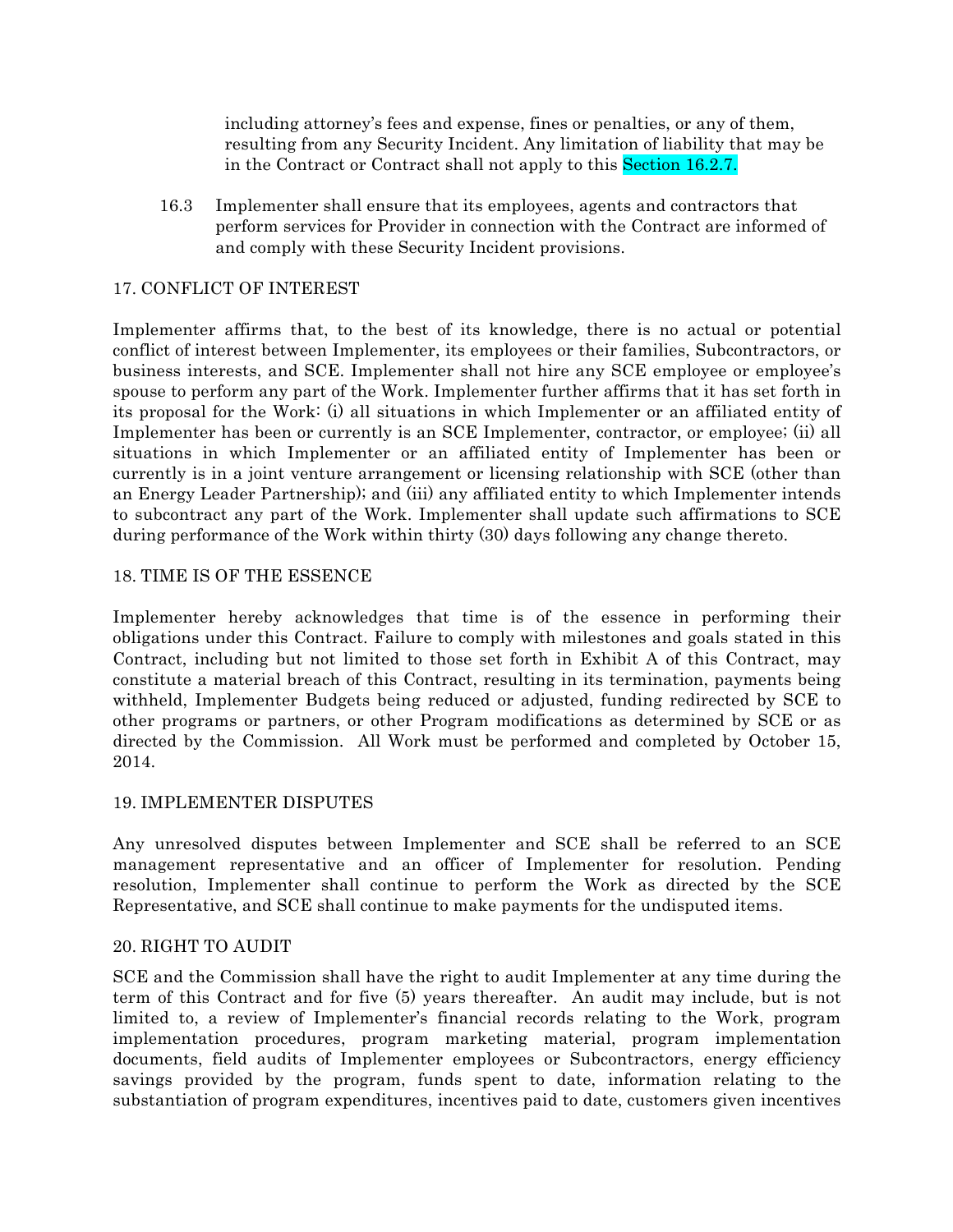to date, lists of employees and respective duties, lists of Subcontractors and their respective responsibilities or service provided.

SCE may, in its sole discretion and at anytime, request information or data relating to the program, Work or this Contract, and Implementer shall provide such information in the format and within the time requested by SCE. Nothing in this provision shall limit the type, format or frequency of such requests by SCE.

#### 21. MODIFICATIONS

Except as otherwise provided in this Contract, changes to this Contract shall be only be valid through a written amendment/Change Order to this Contract signed by both Parties.

#### 22. TERM

This Contract shall be effective as of the Effective Date. Unless otherwise terminated in accordance with the provisions of Section 23 below, this Contract shall terminate at midnight November 31, 2014; provided however, that all Work and services shall be completed by the dates specified in the Statement of Work.

#### 23. TERMINATION OR CANCELLATION

23.1. CPUC Authority To Modify: The Work and program under which the Work is authorized herein shall at all times be subject to the discretion of the California Public Utilities Commission (CPUC), including, but not limited to, review and modifications, excusing performance hereunder, or termination as the CPUC may direct from time to time in the reasonable exercise of its jurisdiction.

23.2. Termination for Convenience: Notwithstanding any other provisions of the Contract, SCE shall have the unilateral right to terminate the Work, or any portion thereof, or the Contract by the issuance of a Change Order, which shall not require Implementer's acceptance.

> Subject to the provisions of Section 23.3 and 23.4 hereof, SCE shall pay Implementer the termination charges set forth in the Contract pro-rated to the effective date of termination. If termination charges are not set forth in the Contract, SCE shall complete the payments for all Work accepted by SCE. SCE, at its option, may take possession of any Material paid for by SCE. The provisions of this Section 23.2 shall be Implementer's sole remedy resulting from such termination.

23.3. Cancellation for Default. In the event of: (i) the breach of or failure of Implementer to perform any of its material obligations under the Contract including, but not limited to, failure to complete the Work on time or failure to make satisfactory progress or persistent failure to pay labor and material claims; (ii) the failure of Implementer to give SCE adequate assurance of performance within ten working days after written demand by SCE therefore when reasonable grounds for insecurity arise; or (iii) the insolvency, bankruptcy or receivership of Implementer, then SCE may (a) withhold payment of any further monies which may be due Implementer until such condition is cured, and/or (b) declare Implementer to be in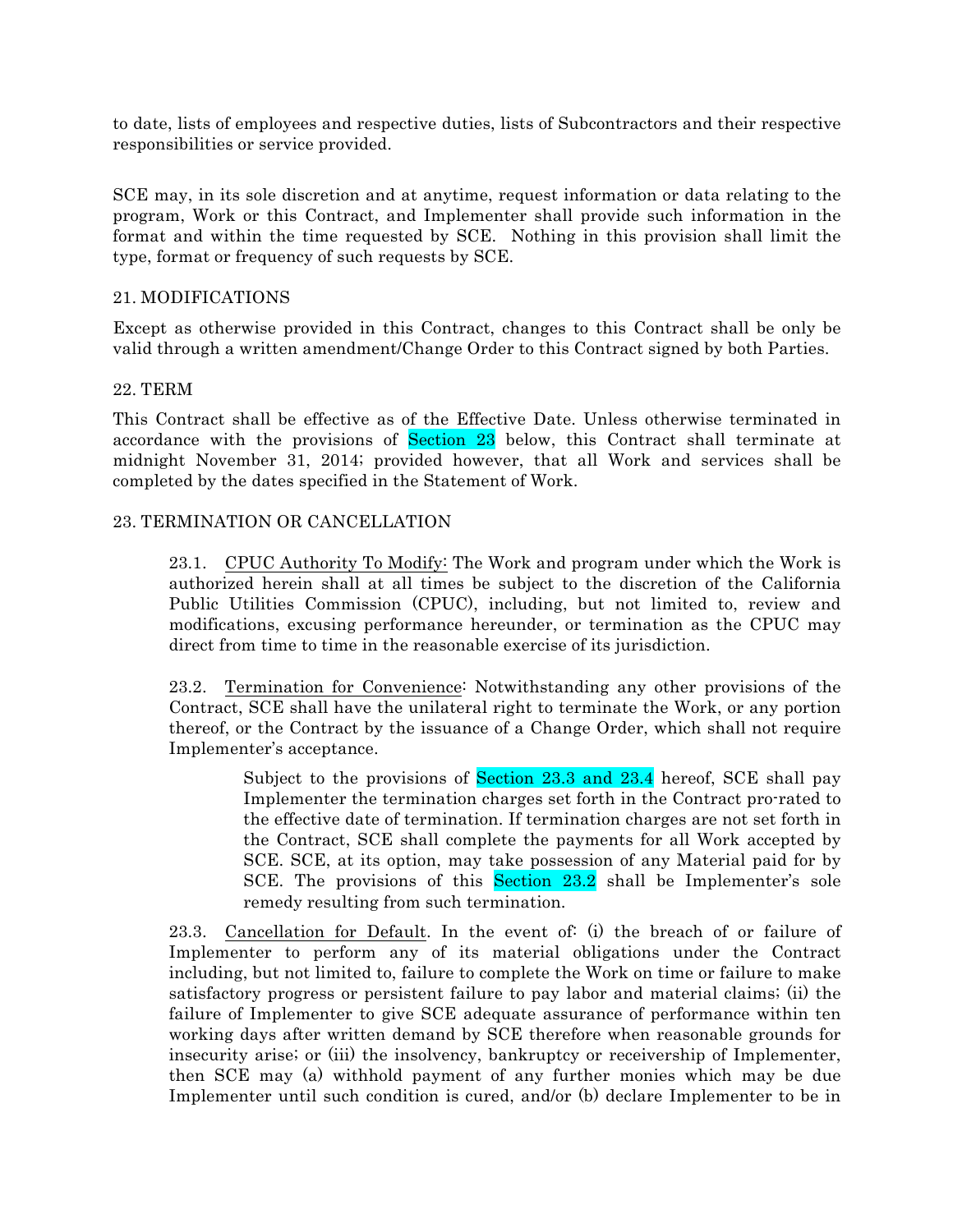default of the Contract and notify Implementer in writing of such declaration and shall be entitled to cancel the Contract in whole or in part effective immediately upon written notice thereof. Any cancellation pursuant to this Section 23.3 shall not be deemed a "termination" for the purposes of **Section 23.2** hereof.

In the event of such cancellation, Implementer shall immediately stop Work and surrender to SCE's possession, complete and incomplete Documentation and other Information, Material, control and use of the Jobsite and all Implementer and SCEowned equipment, facilities, and all other items which SCE may deem necessary or appropriate until the Work is completed. Implementer shall assign to SCE the outstanding subcontracts and Contracts as requested by the SCE Representative for such completion. SCE shall have the right to provide, or contract for, all additional labor, Material, and any other items which it may deem necessary to complete the Work.

If the total of all expenses incurred by SCE to complete the Work is greater than the sum which would have been payable under the Contract if Implementer had completed the Work, the difference shall constitute a claim against Implementer. Such claim shall be due and payable within ten working days after presentation of the claim. Additionally, SCE shall have the right to pursue other remedies afforded by law.

- 23.4 Delivery of Materials: Without limiting the effect of the provisions of Sections 15 and 23.3 hereof, upon receipt of notice of termination or cancellation under this Section 23, Implementer shall immediately deliver to SCE all complete and incomplete Documentation, and all Material. If, at the time of termination or cancellation further sums are due Implementer, Implementer shall not be entitled to the sums until all Documentation and all Material required to be delivered to SCE are delivered.
- 23.5 Cessation of Work: Upon receipt of notice of termination or cancellation for any reason, Implementer shall promptly cease all Work except for additional Work that SCE may, in its discretion, request Implementer to perform. Additional Work shall be performed in compliance with the terms of the Contract.

#### 24. WRITTEN NOTICES

Any written notice, demand or request required or authorized in connection with this Contract, shall be deemed properly given if delivered in person or sent by facsimile, nationally recognized overnight courier, or first class mail, postage prepaid, to the address specified below, or to another address specified in writing by a Party as follows:

Implementer: South Bay Cities Council of Governments Jacki Bacharach 20285 Western Avenue, Suite 100 Torrance, Ca. 90501

SCE: Southern California Edison [name of SCE Representative] [mailing address]

Notices shall be deemed received (a) if personally or hand-delivered, upon the date of delivery to the address of the person to receive such notice if delivered before 5:00 p.m., or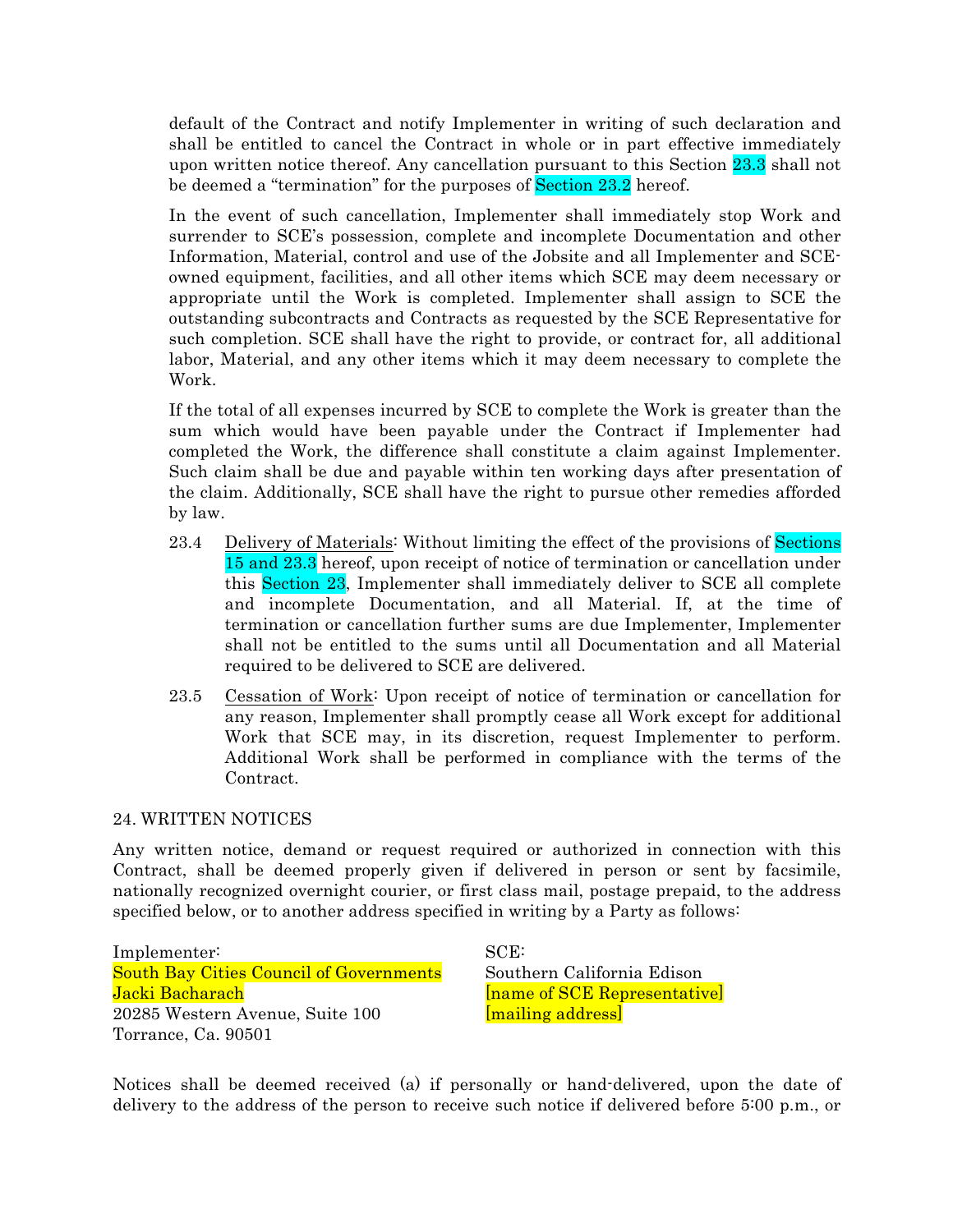otherwise on the Business Day following personal delivery; (b) if mailed, three (3) Business Days after the date the notice is postmarked; (c) if by facsimile, upon electronic confirmation of transmission, followed by telephone notification of transmission by the noticing Party; or (d) if by overnight courier, on the Business Day following delivery to the overnight courier within the time limits set by that courier for next-day delivery.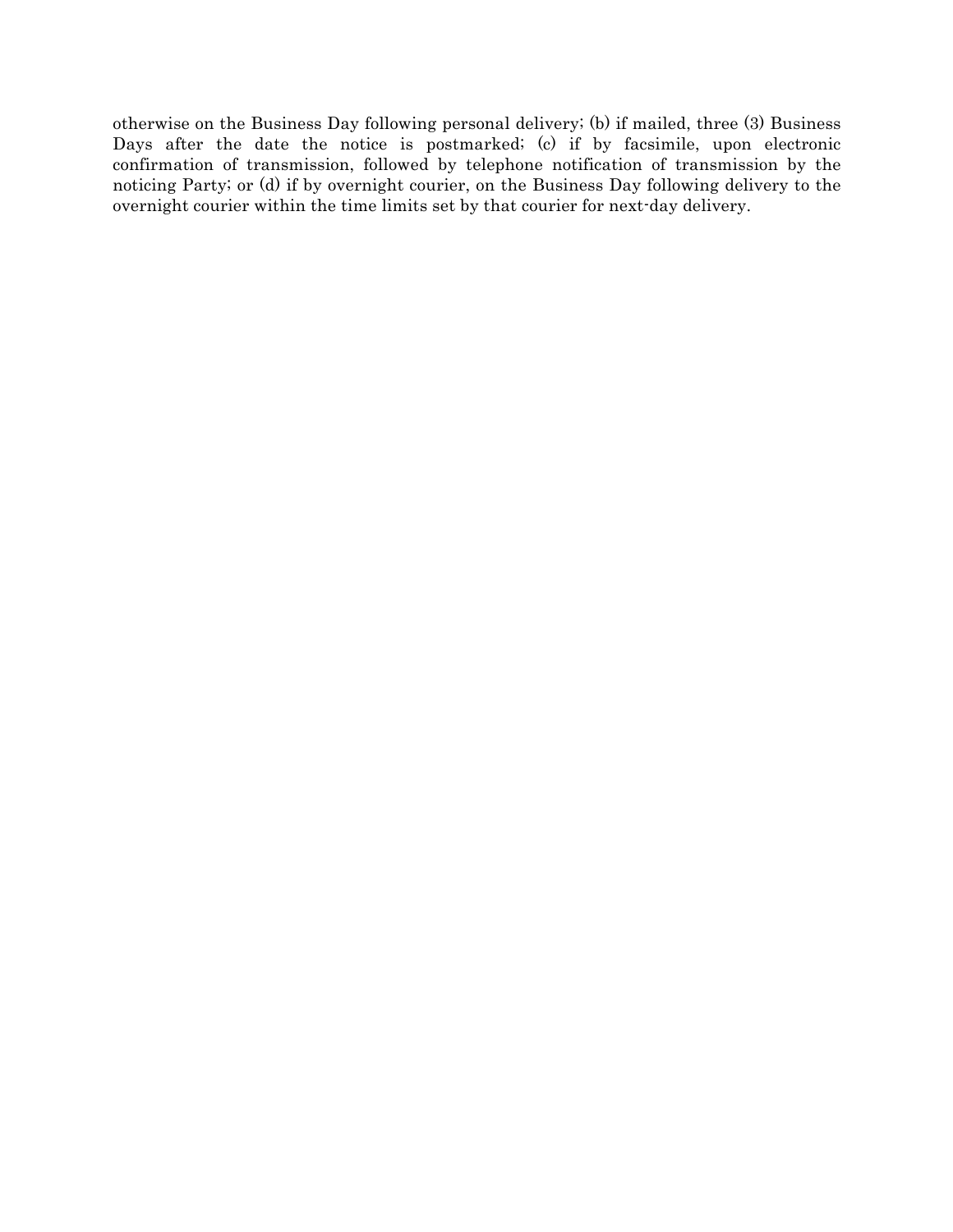## 25. INDEPENDENT CONTRACTOR

Implementer is and will perform the work as an independent contractor for SCE. Nothing in this Contract shall be construed so as to render Implementer an employee, agent, representative, joint venturer or partner of SCE for purposes of carrying out this Contract. Implementer shall not enter into any contracts, agreements or other obligations with any other parties which bind, or are intended to bind, SCE without first receiving express written authorization from SCE. SCE and Implementer shall each maintain sole and exclusive control over its respective personnel and operations.

#### 26. BENEFIT TO SCE CUSTOMERS

Ratepayer funded programs must directly benefit customers in the service territory from which the funds are collected. The energy efficiency program implemented pursuant to this Purchase Order is funded in whole or in part by funds collected from SCE's customers for public purpose programs, and therefore must directly benefit SCE's customers. Procurement Energy Efficiency Funds are defined as those certain funds collected from electric utility ratepayers pursuant to Section 381 of the California Public Utilities Code for public purpose programs, including energy efficiency programs approved by the CPUC.

## 27. ENVIRONMENTAL, HEALTH & SAFETY REQUIREMENTS

The "Southern California Edison ENVIRONMENTAL, HEALTH & SAFETY HANDBOOK FOR CONTRACTORS", dated January 10, 2010, is hereby incorporated by reference into this Contract. Implementer shall immediately notify the SCE Representative if Implementer is unable to meet ANY of the requirements set forth therein. SCE may cancel this Contract if Implementer fails to meet the requirements set forth in this Handbook. Such cancellation shall not be deemed a termination under the termination provisions of this Contract.

## 28. NON-DISCRIMINATION CLAUSE

No Party shall unlawfully discriminate, harass, or allow harassment against any employee or applicant for employment because of sex, race, color, ancestry, religious creed, national origin, physical disability (including HIV and AIDS), mental disability, medical condition (cancer), age (over 40), marital status, and denial of family care leave. Each Party shall ensure that the evaluation and treatment of its employees and applicants for employment are free from such discrimination and harassment, and shall comply with the provisions of the Fair Employment and Housing Act (Government Code Section 12990 (a)-(f) et seq.) and the applicable regulations promulgated thereunder (California Code of Regulations, Title 2, Section 7285 et seq.). The applicable regulations of the Fair Employment and Housing Commission implementing Government Code Section 12990 (a)-(f), set forth in Chapter 5 of Division 4 of Title 2 of the California Code of Regulations, are incorporated into this Contract by reference and made a part hereof as if set forth in full.

Each Party represents and warrants that it shall include the substance of the nondiscrimination and compliance provisions of this clause in all subcontracts for its Work obligations.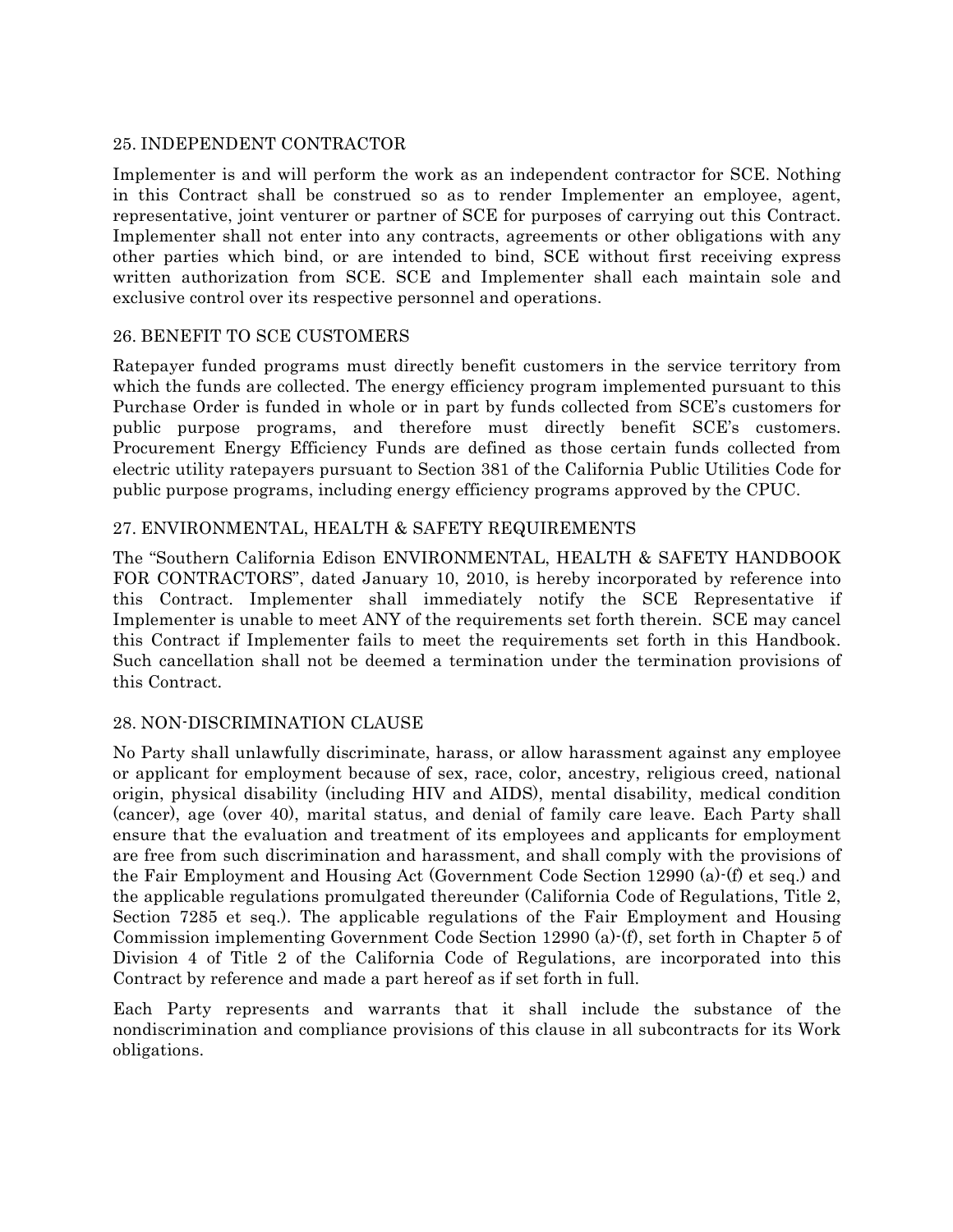#### 29. NON-DISCRIMINATION CLAUSE

None of the provisions of this Contract shall be considered waived by either Party unless such waiver is specifically stated in writing.

#### 30. ASSIGNMENT

No Party shall assign this Contract or any part or interest thereof, without the prior written consent of the other Party, and any assignment without such consent shall be void and of no effect. Notwithstanding the foregoing, if SCE is requested or required by the Commission to assign its rights and/or delegate its duties hereunder, in whole or in part, such assignment or delegation shall not require Implementer's consent and SCE shall be released from all obligations hereunder arising after the effective date of such assignment, both as principal and as surety.

#### 31. SEVERABILITY

In the event that any of the terms, covenants or conditions of this Contract, or the application of any such term, covenant or condition, shall be held invalid as to any person or circumstance by any court, regulatory agency, or other regulatory body having jurisdiction, all other terms, covenants, or conditions of this Contract and their application shall not be affected thereby, but shall remain in full force and effect, unless a court, regulatory agency, or other regulatory body holds that the provisions are not separable from all other provisions of this Contract.

#### 32. GOVERNING LAW; VENUE

This Contract shall be interpreted, governed, and construed under the laws of the State of California as if executed and to be performed wholly within the State of California. Any action brought to enforce or interpret this Contract shall be filed in Los Angeles County, California.

#### 33. SECTION HEADINGS

Section headings appearing in this Contract are for convenience only and shall not be construed as interpretations of text.

#### 34. SURVIVAL

Notwithstanding completion or termination of this Contract, the Parties shall continue to be bound by the provisions of this Contract which by their nature survive such completion or termination.

#### 35. ATTORNEYS' FEES

Except as otherwise provided herein, in the event of any legal action or other proceeding between the Parties arising out of this Contract or the transactions contemplated herein, each Party in such legal action or proceeding shall bear its own costs and expenses incurred therein, including reasonable attorneys' fees.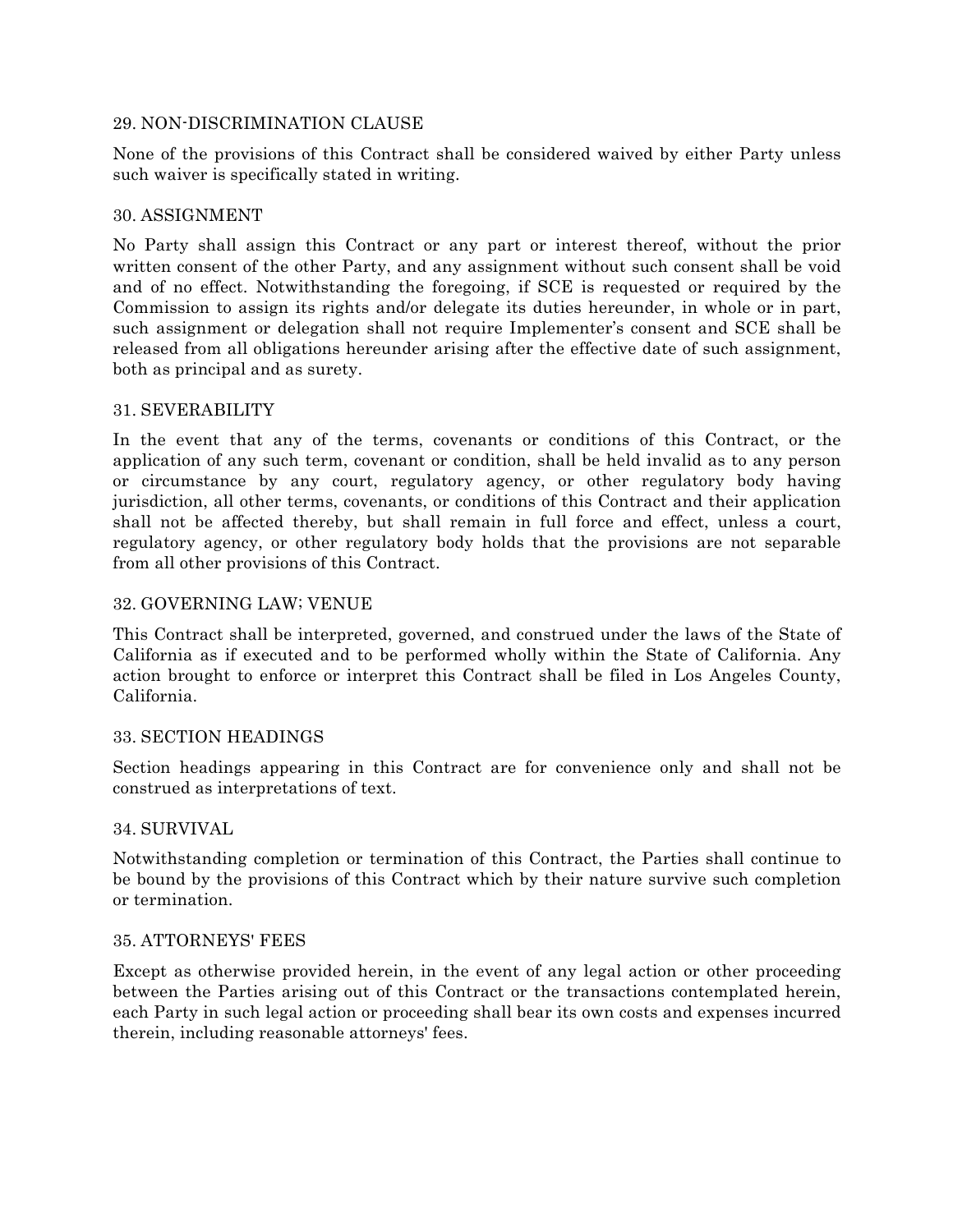#### 36. PRIOR WORK.

In the event that Implementer performs any Work authorized by SCE but prior to the execution of this Contract, then such prior Work shall be considered performed subject to the provisions of this Contract.

#### 37. ENTIRE AGREEMENT

This Contract (including all of the Exhibits and attachments hereto which are incorporated into this Contract by reference) contains the entire agreement and understanding between the Parties with respect to the Program and merges and supersedes all prior agreements, representations and discussions pertaining to the subject matter of this Contract.

#### 38. COUNTERPARTS.

This Contract may be executed in one or more counterparts, each of which shall be deemed to be an original, but all of which together shall be deemed to be one and the same instrument.

## [SIGNATURE PAGE FOLLOWS]: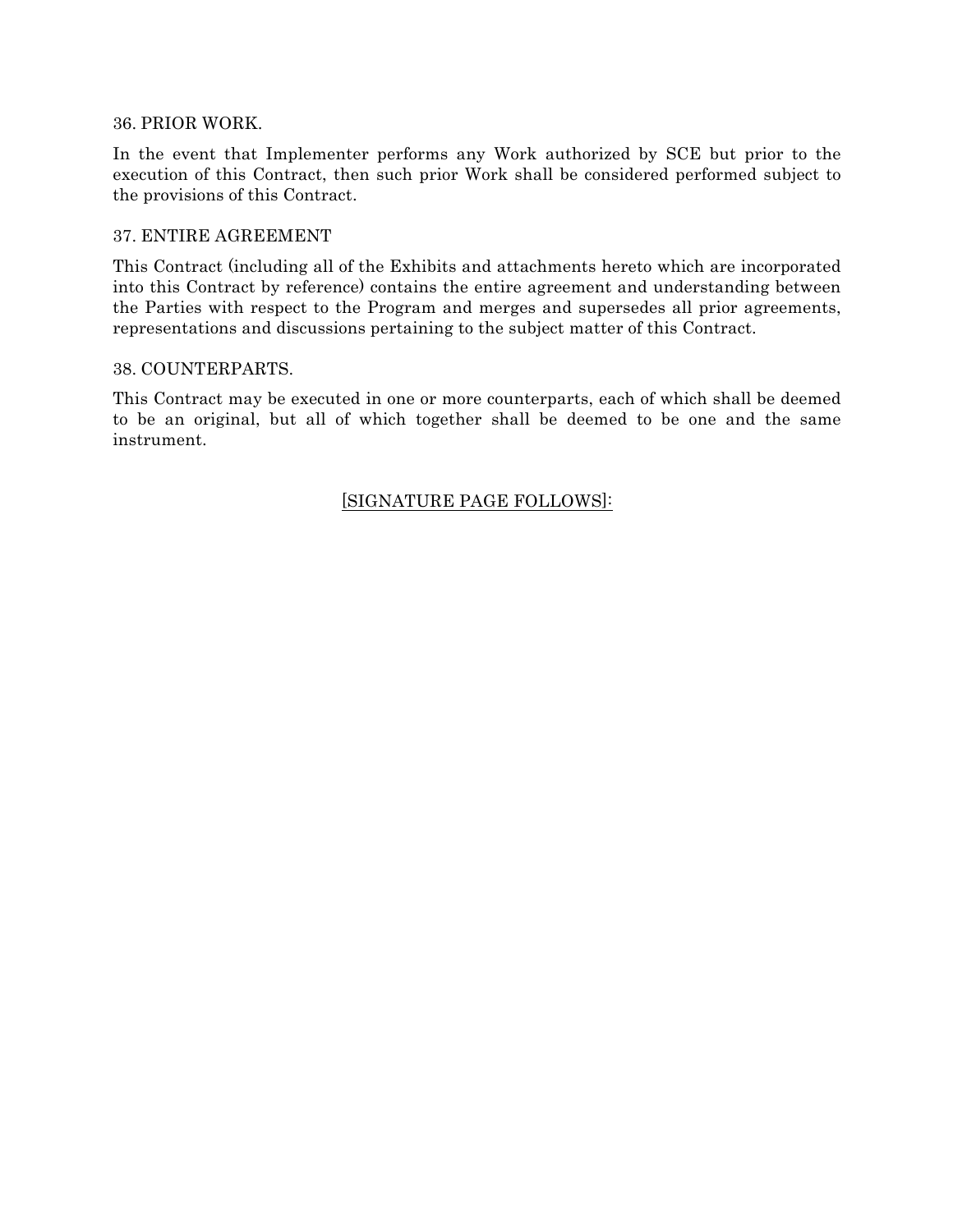## SIGNATURE PAGE

IN WITNESS WHEREOF, the Parties hereto have caused this Contract to be executed by their duly authorized representatives.

## IMPLEMENTER:

## South Bay Cities Council of Governments

By: Ralph L. Franklin Title: Chair

\_\_\_\_\_\_\_\_\_\_\_\_\_\_\_\_\_\_\_\_\_\_\_\_\_\_\_\_

## SCE:

## SOUTHERN CALIFORNIA EDISON

By: Erwin Furukawa

Title: Senior Vice President, Customer Service

\_\_\_\_\_\_\_\_\_\_\_\_\_\_\_\_\_\_\_\_\_\_\_\_\_\_\_\_